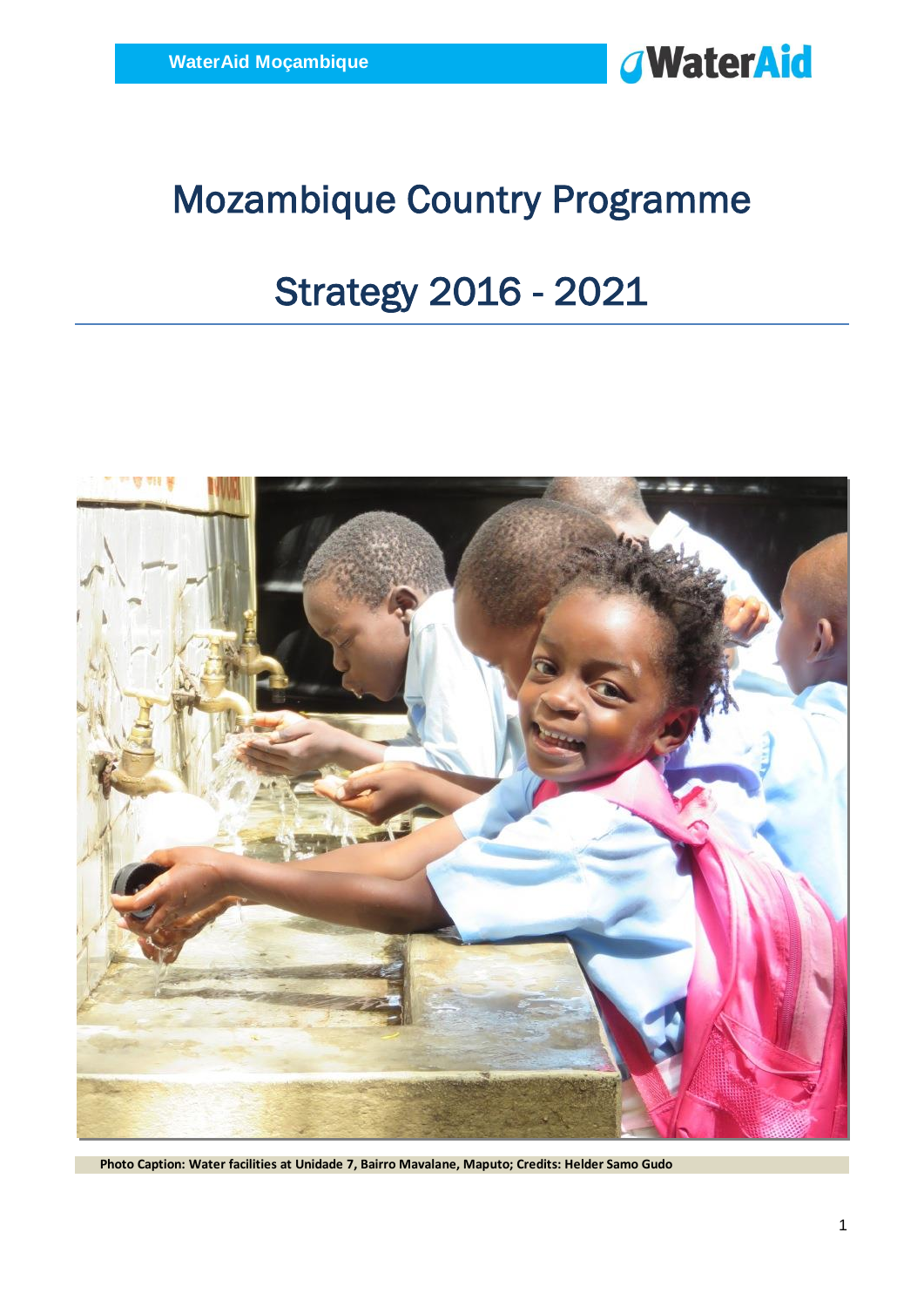# <span id="page-1-0"></span>**0. EXECUTIVE SUMMARY**

Mozambique is ranked 180 out of 188 countries in the Human Development Index<sup>1</sup>, with a weak economy, that generates inadequate resources to provide basic public services. As a result, 48% of the total estimated population of 25.7 million, are without safe water and 77% are without improved sanitation and hygiene<sup>2</sup>. The country lacks policy in hygiene and sanitation, and the implementation of other WASH related policies and strategies is weak.

The country remains heavily dependent on external financing. Public debt rose to over 56.8% of GDP in 20143. The inefficiencies and weaknesses in the revenue collection system, are not helping to change the current WASH situation in the country. The high level of poverty, weak and ineffective citizen participation and social inequality affect capacity of beneficiaries to contribute to maintenance cost of water and sanitation systems. This exacerbates the threat to sustainability of WASH investments.

The Mozambique country programme has identified the following key blockages as hindering universal access to WASH: 1) limited integration and coordination in the WASH sector; 2) inability of citizens to assert their rights which perpetuates marginalization and WASH inequalities; 3) Inadequate implementation of policies in the WASH sector; 4) Low priority given to the WASH sector specifically sanitation and hygiene by the Government; and 5) inadequate capacities and limited resources within the decentralization structures that hinder the delivery of sustainable WASH services.

WaterAid has been present in Mozambique since 1995, and its contribution to the WASH sector is highly recognized by the Government and sector stakeholders.

To remain relevant and contribute to the Mozambican context in responding to the SDG6 and to the WaterAid Global Strategy, the country programme will use the experience and recognition already earned to reposition itself as an organization working in partnership with other actors to catalyse positive lasting change in the WASH sector.

The transformational change, WaterAid Mozambique wants to bring in the next five years, is "*active citizens claiming their rights for equitable and sustainable WASH services and a prioritized and stronger WASH sector that responds to citizen's claims*". We believe that for the above transformational change to be achieved, there are several conditions that need to be in place. These are:1) effective and responsible leadership at all levels, 2) integrated and effective partnerships at all levels that influence lasting changes in WASH sector, 3) empowered communities that know and claim their WASH rights and fulfil their responsibilities, 4) Well-coordinated multi-sectorial national platforms and forums, 5) changed behaviour in hygiene and sanitation for communities and individuals, and 6) integrated planning that promotes and ensures sustainability, equity and social inclusion.

In order to achieve the desirable changes, the CP will focus on three overarching strategic objectives, namely: 1) to strength citizen and other actors capacity to understand and exercise their rights to WASH, influence policy implementation and accountability that enable equitable and sustainable WASH services, 2) to strengthen the WASH sector at all levels to ensure equitable and sustainable service delivery mechanisms, and 3) to Influence

l

<sup>&</sup>lt;sup>1</sup> UNDP Human Development Report 2015

<sup>&</sup>lt;sup>2</sup> Joint Monitoring Programme Report 2015

<sup>3</sup> African Economic Outlook 2015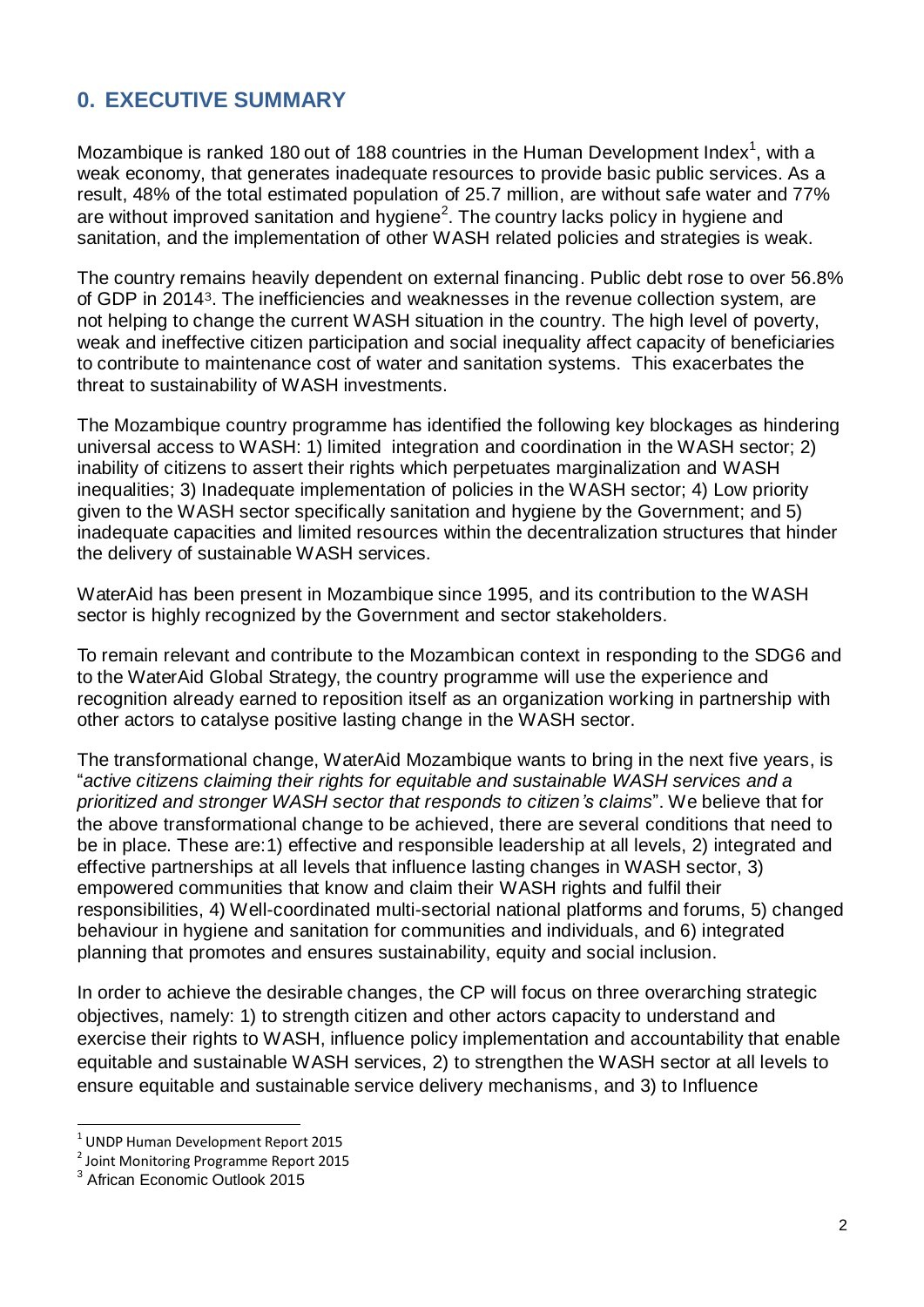stakeholders in various sectors at all levels to recognize and promote behaviour change in hygiene and sanitation as key to human development.

In delivering this strategy, it is imperative that the CP makes some strategic shifts, which include mainstreaming the Rights Based Approach; partnership engagement at all levels including forging alliances and coalitions for greater voice; focus on hygiene and sanitation agenda and capitalization on youth energy to bring about change in the WASH sector.

In order to achieve the strategic objectives and the transformational change, the CP will use a combination of the following approaches: 1) district/city wide approach, 2) sector strengthening, 3) kukumana (convening) approach, 4) youth engagement approach, 5) sanitation marketing approach and 6) rights based approach.

To measure the success of the CPS, a developed measurement framework that contains clear outcomes and key performance indicators will be used. To ensure the achievement of strategic objectives, a results based monitoring and evaluation system will be developed, that balances quantitative and qualitative indicators.

To effectively deliver the Country Programme Strategy, an enabling framework based on the WaterAid Global Framework will be developed. The CP will also develop partnership strategy, an integrated human resources strategic plan, communication strategy, fundraising strategy and knowledge management mechanisms.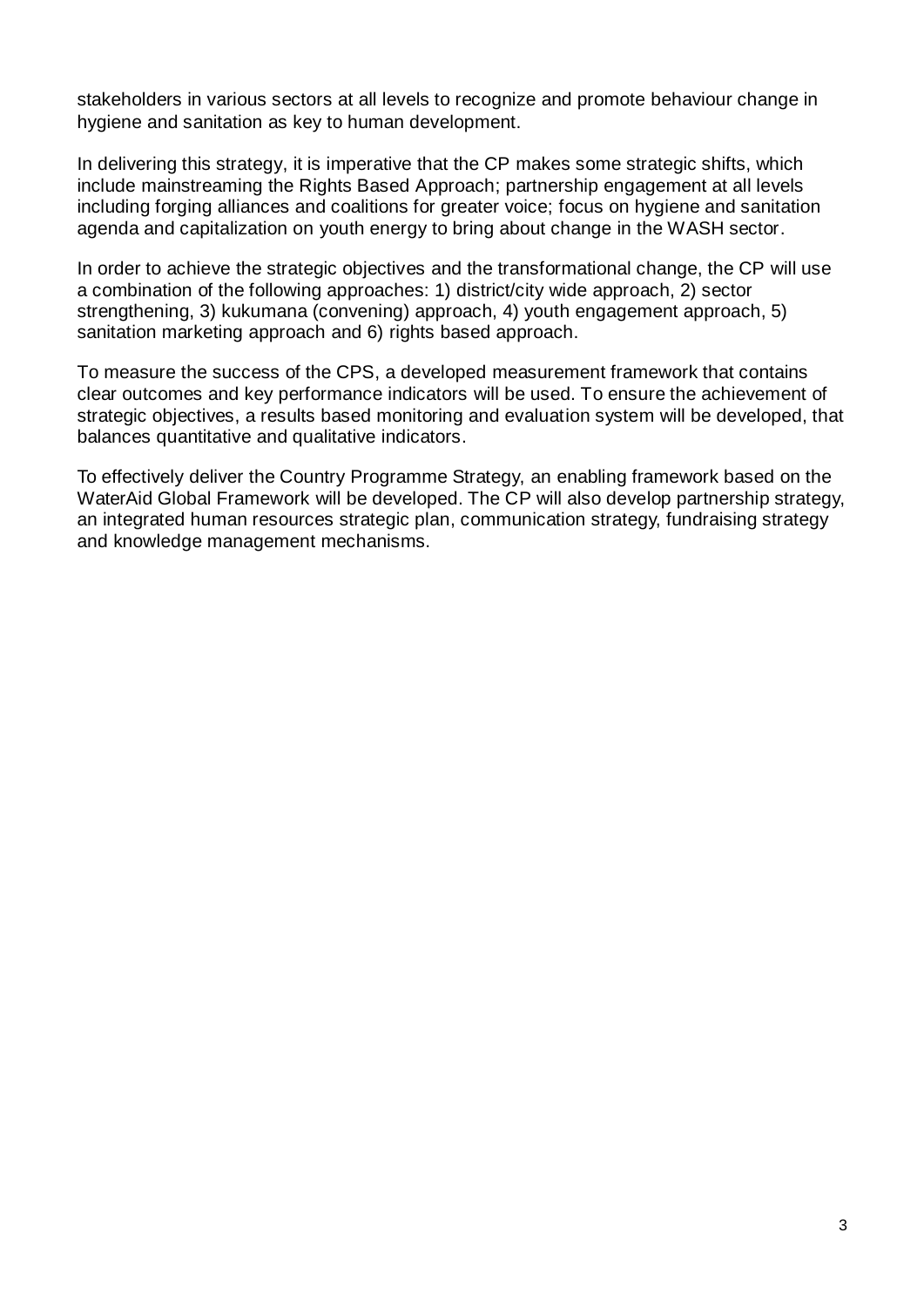# <span id="page-3-0"></span>**ABBREVIATIONS**

| <b>Acronyms</b> | <b>Description</b>                                                                                                    |  |  |  |
|-----------------|-----------------------------------------------------------------------------------------------------------------------|--|--|--|
| <b>AIAS</b>     | Administração de Infraestruturas de Água e Saneamento                                                                 |  |  |  |
| <b>ARA</b>      | Administração Regional de Águas                                                                                       |  |  |  |
| CP              | <b>Country Programme</b>                                                                                              |  |  |  |
| <b>CPS</b>      | <b>Country Programme Strategy</b>                                                                                     |  |  |  |
| <b>CRA</b>      | Conselho de Regulação de Aguas                                                                                        |  |  |  |
| <b>FIPAG</b>    | Fundo de Investimento e Patrimonio de Aguas                                                                           |  |  |  |
| <b>FRELIMO</b>  | Frente de Libertação de Moçambique                                                                                    |  |  |  |
| <b>GDP</b>      | <b>Gross Domestic Product</b>                                                                                         |  |  |  |
| <b>HIV/AIDS</b> | Human Immunodeficiency Virus / Acquired Immune Deficiency<br>Syndrome                                                 |  |  |  |
| <b>JMP</b>      | Joint Monitoring Programme                                                                                            |  |  |  |
| M&E             | Monitoring and Evaluation                                                                                             |  |  |  |
| <b>PIMS</b>     | <b>Post Implementation Monitoring Survey</b>                                                                          |  |  |  |
| <b>PMIS</b>     | Programme Management Information System                                                                               |  |  |  |
| <b>SNV</b>      | Stichting Nederlandse Vrijwilligers (Foundation of Netherlands<br>Volunteers), a Netherlands development organisation |  |  |  |
| <b>SWA</b>      | Sanitation and Water For All                                                                                          |  |  |  |
| <b>UNICEF</b>   | The United Nations Children's Emergency Fund                                                                          |  |  |  |
| <b>WASH</b>     | Water, Sanitation, and Hygiene                                                                                        |  |  |  |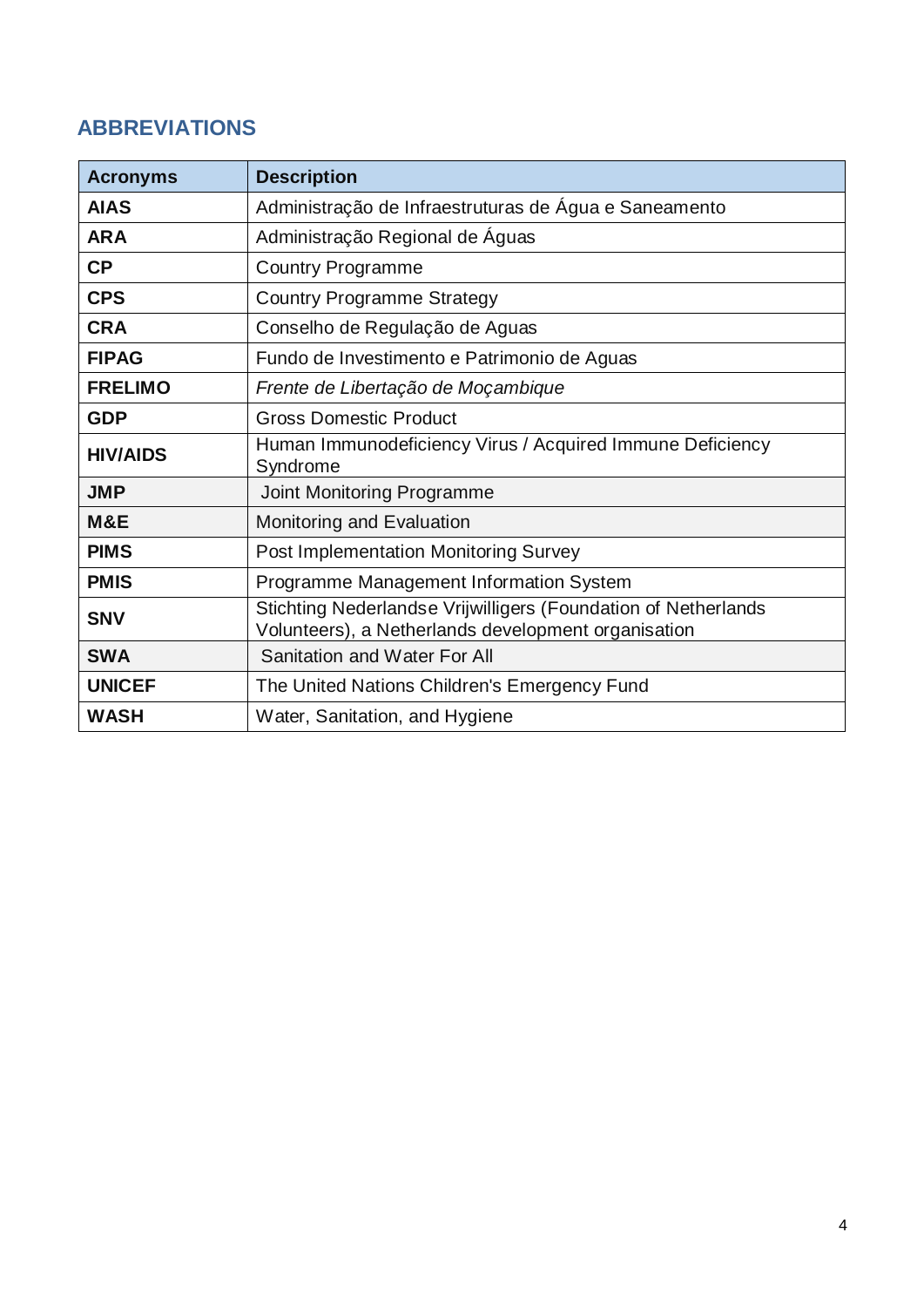# **Contents**

| 3. |                                                                                          |  |
|----|------------------------------------------------------------------------------------------|--|
| 4. |                                                                                          |  |
| 5. |                                                                                          |  |
|    |                                                                                          |  |
|    | 6. WHAT SUCCESS WILL LOOK LIKE AND HOW IT WILL BE MEASURED15                             |  |
|    |                                                                                          |  |
| 7. |                                                                                          |  |
|    |                                                                                          |  |
|    |                                                                                          |  |
|    |                                                                                          |  |
|    |                                                                                          |  |
|    |                                                                                          |  |
|    | <b>List of Tables</b>                                                                    |  |
|    |                                                                                          |  |
|    | <b>List of Figures</b>                                                                   |  |
|    | $\frac{14}{10}$ $\frac{1111011}{100}$ $\frac{1}{100}$ $\frac{1}{100}$ $\frac{0011}{100}$ |  |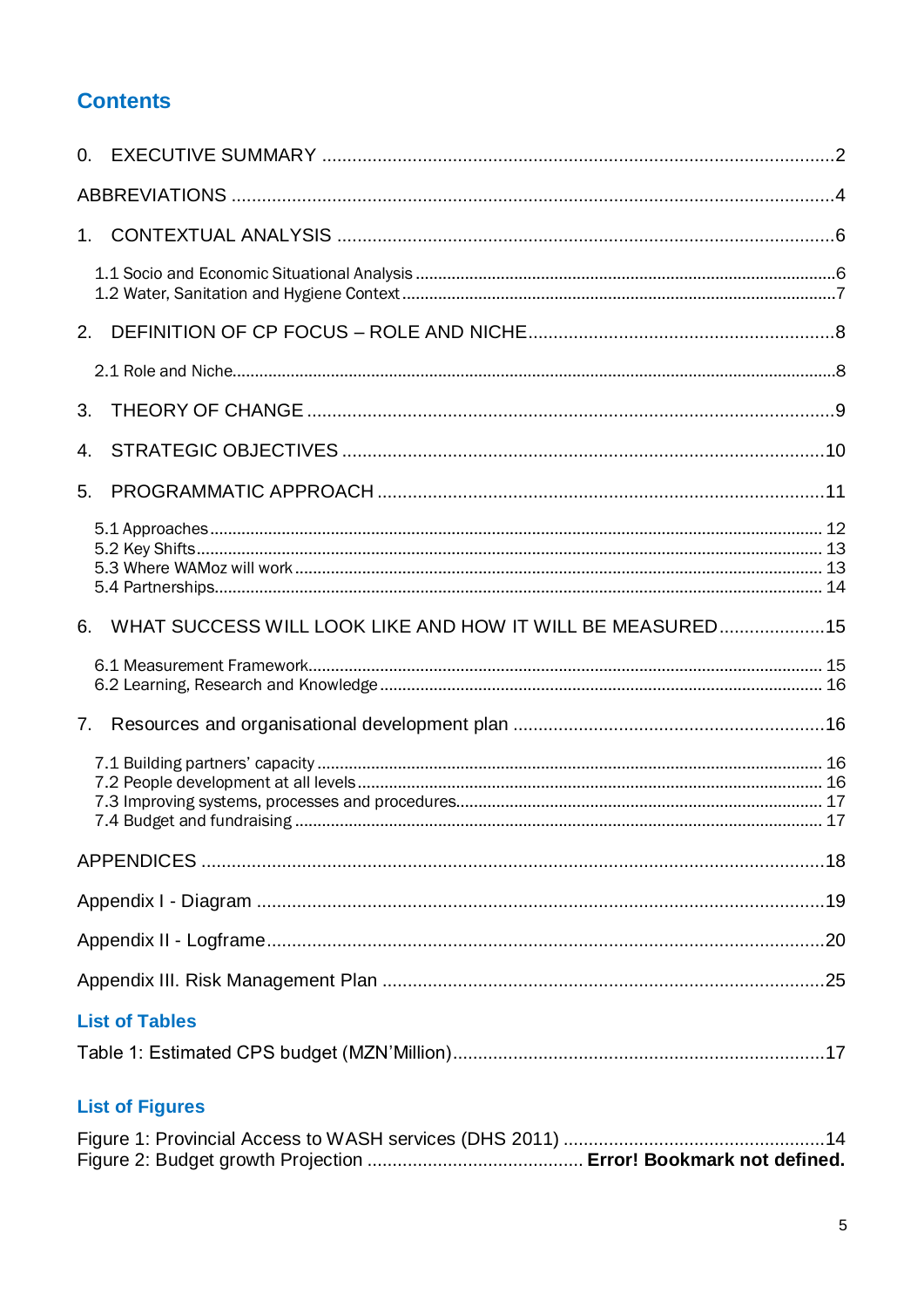# <span id="page-5-0"></span>**1. CONTEXTUAL ANALYSIS**

#### <span id="page-5-1"></span>**1.1 Socio and Economic Situational Analysis**

Mozambique has been ruled by FRELIMO since gaining independence in 1975 and adopting multiparty system of government in 1994. The current multiparty system is not yet giving space for effective citizen engagement in development processes. The country holds regular elections although the results have been consistently rejected by the opposition parties. The unresolved political situation negatively impacts on the welfare of the people, especially in rural areas where there is usually a threat of armed conflict. This leads to escalation of insecurity and increased migration from rural to urban areas thereby increasing demand for social services, including WASH.

The economy of Mozambique is driven by the extractive industries. Despite registering an average economic growth rate of 7.4% per annum<sup>4</sup>, Mozambique remains with high poverty levels $^5$  and high unemployment rates $^6$ , with high number of people without access to safe water, improved sanitation and hygiene.

The country remains heavily dependent on external financing. Mozambique's public debt rose to 56.8% of GDP in 2014<sup>7</sup>. The inefficiencies, weaknesses and corruption on the revenue collection system, however, are not helping to change the situation. According to Joint Monitoring Programme report 2015, population without safe water is 12.3 million (48%) and population without sanitation is 19.8 million (77%). The priority sectors (Health, Education, Infrastructures, Agriculture and Rural Development, Governance, Security and

|                  | <b>SEVERE POVERTY</b>                    |
|------------------|------------------------------------------|
| <b>NATIONAL</b>  | 45%                                      |
| <b>URBAN</b>     | 17.5%                                    |
| <b>RURAL</b>     | 57.5%                                    |
|                  | <b>MULTIDIMENTIONAL POVERTY INDEX BY</b> |
|                  |                                          |
|                  | <b>PROVINCE</b>                          |
| <b>ZAMBEZIA</b>  | 65.6%                                    |
| С.               | 64.8%                                    |
| <b>DELGADO</b>   |                                          |
| 不安下宫             | 55.9%                                    |
| <b>NIASSA</b>    | 50.5%                                    |
| <b>NAMPULA</b>   | 46.8%                                    |
| <b>SOFALA</b>    | 43.4%                                    |
| GAZA             | 32.1%                                    |
| <b>INHAMBANE</b> | 29.0%                                    |
| <b>MANICA</b>    | 28.3%                                    |
| <b>MAPUTO P.</b> | 11.1%                                    |
| <b>MAPUTO</b>    | 1.8%                                     |
| <b>CITY</b>      |                                          |

Legal System and others priority sectors) were given 64.2% of total budget in which: 18.1% for Education, 9.1% for Health, 14.8% for infrastructures and *1.5% for Water and Sanitation (under infrastructures).*

The geographical distribution of poverty, both moderate and extreme poverty, is concentrated in rural areas especially in the Central and Northern regions of the country. Moreover, the allocation of funds for poorest regions of the country is much lower, which exacerbates the existing high level of WASH inequalities in the country. This presents an opportunity for WaterAid to engage on governance and rights issues. The table below shows geographical disparities in WASH resource allocation

The estimated population for the country is 25.7 million, with over 33% being youth with vibrant energy to be engaged in WASH issues. About 10.5% of girls enrolled in primary schools drop out per year before completing  $5<sup>th</sup>$  grade compared to 8.3% of boys as a result

l

<sup>4</sup> African Economic Outlook, 2015

<sup>&</sup>lt;sup>5</sup> 54.7% of the population lives below the international poverty line of USD 1.90 per day according to WB 2008

<sup>6</sup> 23% according to INEFP, 2013

<sup>&</sup>lt;sup>7</sup> African Economic Outlook, 2015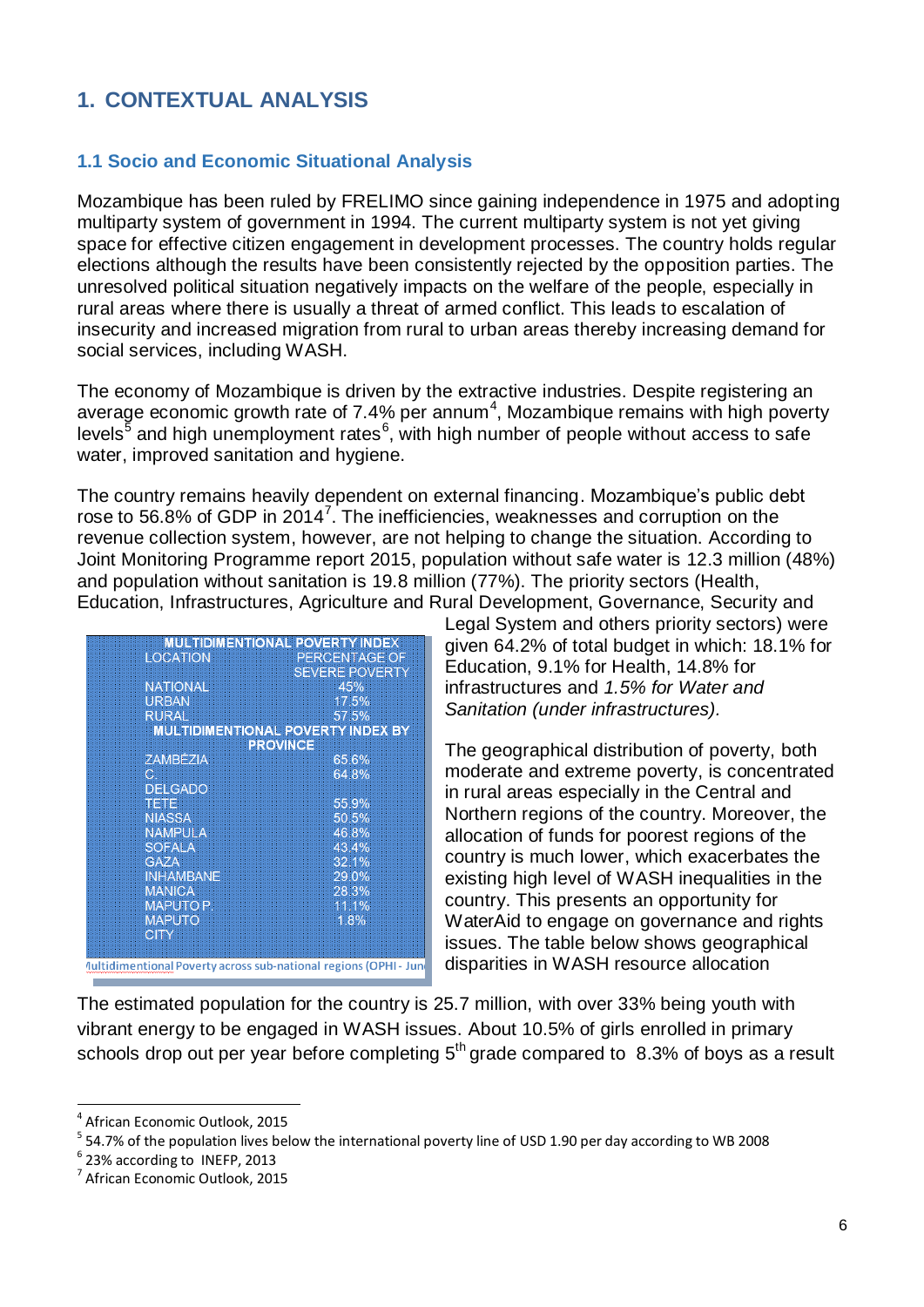of either forced marriage, culture and religious norms, support in household chores and lack of appropriate school WASH facilities.

The Country is exposed to a number of Neglected Tropical Diseases (NTDs) such as trachoma, lymphatic filariasis, and there is high prevalence of HIV/AIDS, and malaria. There is need to integrate WASH components in the designed strategies to combat these epidemics.

The high level of poverty, weak and ineffective citizen participation and social inequality affect capacity of beneficiaries to contribute to maintenance cost of water and sanitation systems. This exacerbates the threat to sustainability of WASH investments. There is a need for more feasibility and research studies to generate evidence for influencing.

The country continues to experience repeated cycles of natural disasters, such as floods, droughts, cyclones and earthquakes which destroy WASH infrastructures and affect their sustainability. There is need to work with other sectors such as environment to carry out assessments on the effects of natural disasters and mitigation needs at both national and community levels.

The legal framework in Mozambique is strong but laws are not well disseminated and not effectively implemented. Although there is a legal space for civil society engagement, the spectrum of dominance by one party does not promote the realization of some aspects of people's rights. Civil society Capacity to engage in governance processes needs to be strengthened.

#### <span id="page-6-0"></span>**1.2 Water, Sanitation and Hygiene Context**

The Ministry of Public Works, Housing and Water Resources (MOPHRH) is responsible for policy and strategic management of WASH sector through the National Water Supply and Sanitation Directorate (DNAAS). The water sector, however, has a set of agencies that are undertaking specific tasks with different levels of autonomy. These agencies include: (i) the ARAs<sup>5</sup> with the responsibility for water resources management; (ii) FIPAG<sup>8</sup> with the responsibility for urban water through a delegated management framework; (iii) CRA<sup>9</sup> with the responsibility to regulate and protect consumer rights in water and sanitation sector in urban areas; and (iv)  $A I A S^{10}$  with the responsibility to operate water supply and sanitation systems in small towns. These agencies have different strategies that are not well harmonized, hence the need to advocate sector coordination.

As part of sector monitoring and coordination; government, donors and implementers come together to review annual progress through the Joint Annual Review (JAR) which is a functional forum for influence, although for it to be more effective, it needs further strengthening.

Mozambique has developed sound policies and strategies for the WASH sector and signed international commitments such as e-Tikwini, Ngor and SWA. These policies, strategies and commitments lack implementation, monitoring and evaluation. Despite these commitments, Mozambique is not progressing as expected to achieve universal access to WASH by 2030.

 8 FIPAG – Fundo de Investimento e Património de Abastecimento de Água

<sup>&</sup>lt;sup>9</sup> CRA – Conselho de Regulação de Aguas

 $10$  AIAS – Administração de Infraestruturas de Agua e Saneamento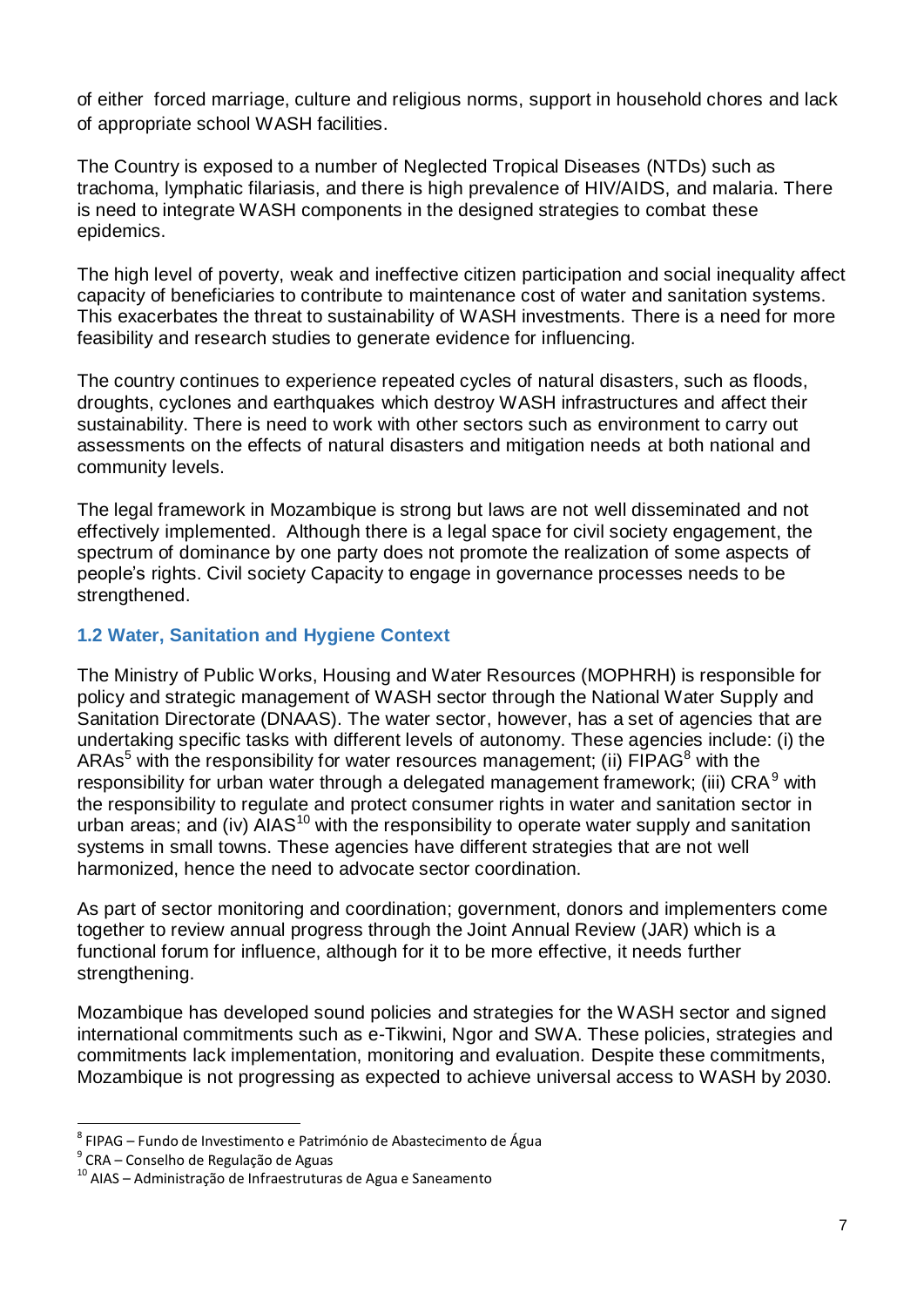Access to safe water in Mozambique stands at 52%, 37% and 81% at national, rural and urban populations respectively. Sanitation access coverage is at 23%, 10% and 42% at national, rural and urban populations respectively.<sup>11</sup> The country did not achieve the MDG goals which were planned at 70% water and 60% sanitation. This is as a result of WASH sector being underfinanced and highly dependent on external funding. This affects the sustainability of the WASH services which has been a major concern for many years.

Based on the context and stakeholders feedback, the Mozambique programme has identified five key WASH blockages that would hinder the move towards everyone everywhere having access to WASH services by 2030:

Firstly, weak integration and coordination in the WASH sector, leading to actors in the sector working separately, not sharing plans and resources as well and not making joint decisions to improve the sector;

Secondly, weak citizen voices demanding their WASH rights and holding duty bearers accountable, resulting from lack of community knowledge and capacity and limited collaboration amongst actors;

Thirdly, insufficient funding for the WASH sector, due to low prioritization of the sector, limited advocacy for sector financing and poor planning;

Fourthly, non-existence of sanitation and hygiene policies due to the low attention paid to hygiene and sanitation by the Government, resulting into poor quality and limited coverage of these services; and

Fifthly, weak implementation of decentralization process, due to weak institutional capacity, poor planning and low prioritization of the process.

# <span id="page-7-0"></span>**2. DEFINITION OF CP FOCUS – ROLE AND NICHE**

#### <span id="page-7-1"></span>**2.1 Role and Niche**

In order to contribute to the achievement of the global goal, WAMoz, in the next 5 years, will position itself to play two distinct niches and roles:

- (i) We will strive to be recognized as an organization that catalyses change in the WASH sector through promoting and developing innovative, adaptable, sustainable and scalable models. WA Moz will influence duty bearers and other actors to replicate these models in their respective spaces in order to achieve universal access. In its catalytic role, WA Moz. will also build stronger alliances among CSOs, private sector, government and research institutions, challenge obstacles to resources mobilization and influence other actors to invest more resources into the sector.
- (ii) We will also endear to be known as convener that brings together actors including government, donors, civil society, citizens and leaders at all levels to set ambitious agenda of change in the WASH sector. We will facilitate and create spaces for actors to have joint dialogue and engagement in WASH sector aimed at changing the WASH

l

<sup>&</sup>lt;sup>11</sup> JMP Update Report 2015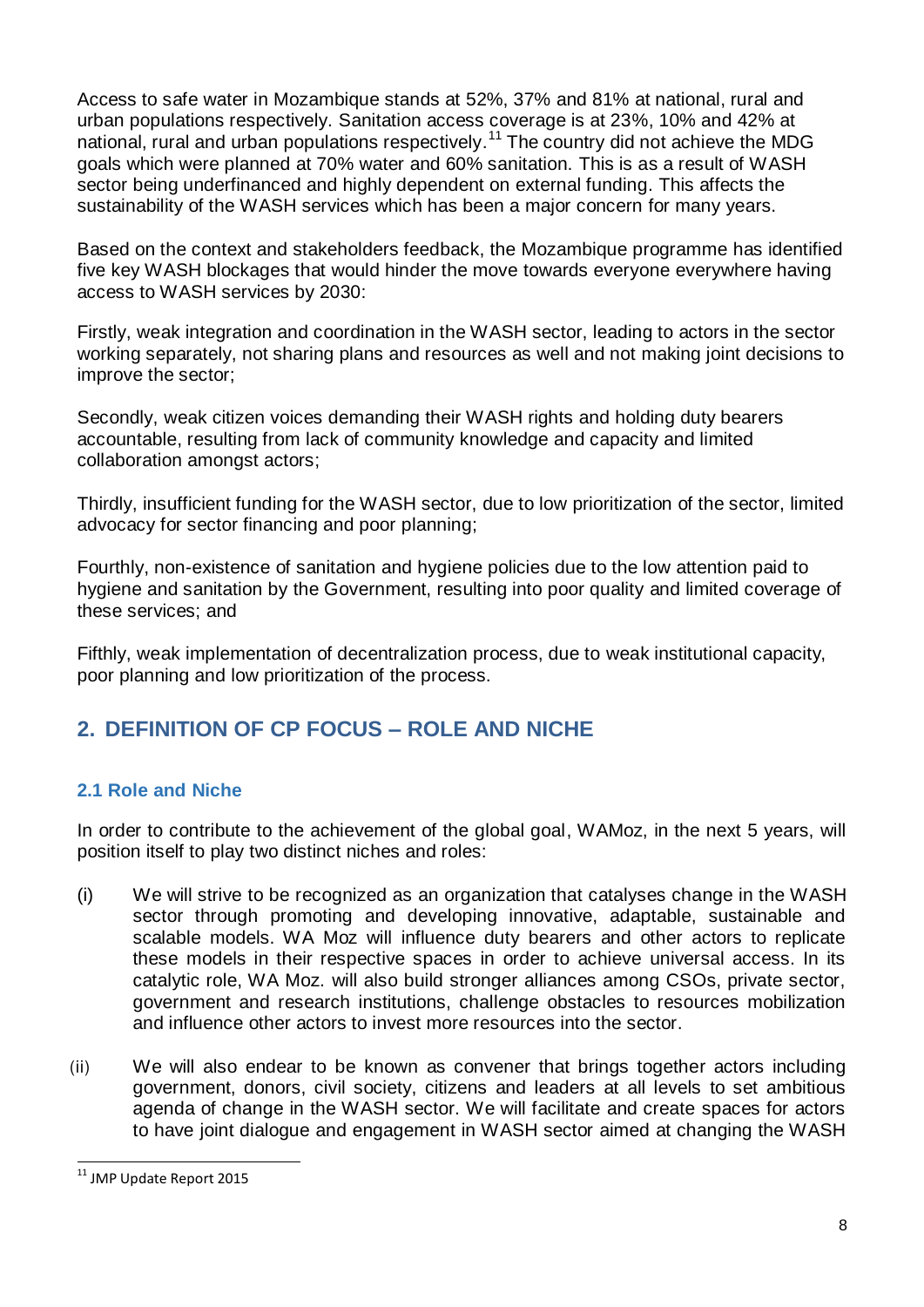sector narrative and debates in the country. In its convener role, WA Moz. will engage all actors including the key WASH sector players to deal with key blockages that would hinder progress towards access to WASH for everyone everywhere by 2030.

There are various actors contributing to the WASH sector. WAMoz would like to move away from the previous approach of doing service delivery as an end in itself, but to do service delivery as a way of modelling service delivery, scaling up models and using this to influence decision makers in the broader agenda of prioritizing WASH as an important contributor to human development. WAMoz convening role is the approach to catalyse the desired change.

# <span id="page-8-0"></span>**3. THEORY OF CHANGE**

The Mozambique context analysis had highlighted that WAMoz works in a complex, diverse, dynamic and risk prone environment in which it aspire to bring the desired change.

WaterAid Mozambique's vision is"*everyone everywhere has access to safe water, sanitation and hygiene by 2030".* 

WAMoz believes that citizen empowerment to claim their WASH rights and influence policy implementation and accountability, WASH sector strengthening at all levels and strong alliances building across the sector to recognize and promote behaviour change in hygiene and sanitation are the appropriate pathways to bring positive change towards WASH services accessibility by everyone, everywhere at all times (see Diagram –Appendix I).

The **transformational change** WaterAid Mozambique wants to bring in the next five years is **"***active citizens claiming their rights for equitable and sustainable WASH services and a prioritized and stronger WASH sector that responds to citizen claims".* 

WAMoz believes that, for the transformational change to be achieved, there are several **conditions** that needs to be in place.

First**,** existence of effective and responsible leadership at all levels of government. Strong leadership will help to influence key actors to prioritize WASH, improve coordination and planning for enhanced service delivery and transparent allocation of resources, especially for the poor and marginalized.

Second**,** existence of integrated and effective partnerships at all levels. The diverse partnerships are the agents that influence lasting changes and support scaling up service delivery and integration.

Third, empowered communities that know their WASH rights, claim them and fulfil their responsibilities. This condition is about the existence of communities with knowledge and capacity to understand, demand and exercise their WASH rights.

Fourth, well-coordinated multi-sectoral national platforms and forums that enhance sustainable delivery of WASH services and innovative models. This condition implies that there should exist multi-sectoral national platforms and forums that are facilitating joint planning, resources mobilization, implementation, sharing of experiences and lessons learned and joint monitoring of WASH services.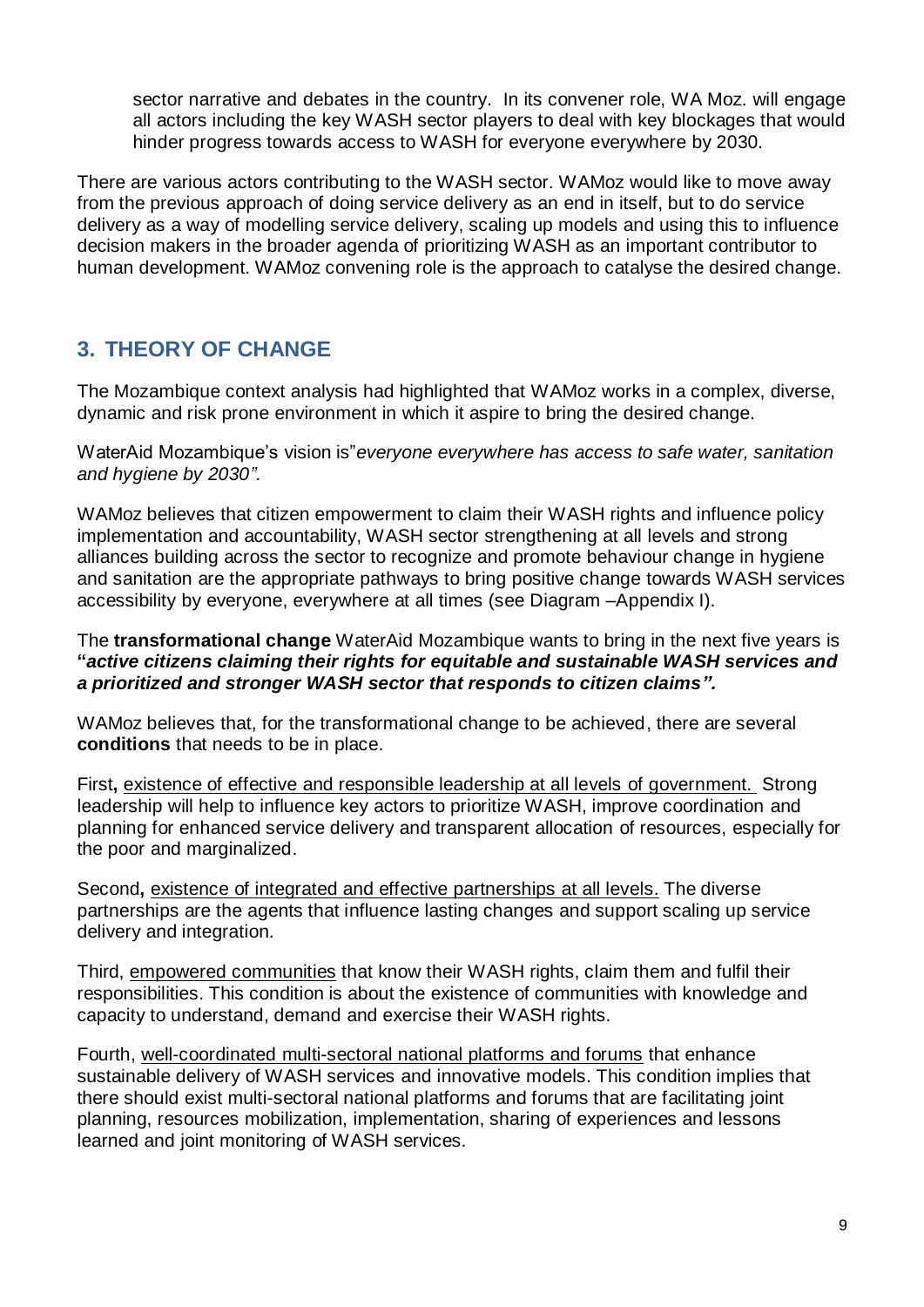Fifth, changed behaviour in hygiene and sanitation for communities and individuals. This condition demand that there should exist positive changes in the knowledge, attitude and practice of good hygiene and sanitation at community and individual levels including institutions.

# <span id="page-9-0"></span>**4. STRATEGIC OBJECTIVES**

In order to achieve the transformational change, the Country Programme will focus on the following three overarching strategic objectives over the next five years (see diagram in Appendix I):

**Strategic Objective 1:** *To strength citizen and other actors' capacity to understand and exercise their rights to WASH, influence policy implementation and accountability that enable equitable and sustainable WASH services.*

We will strengthen citizen engagement with the WASH sector actors in claiming their rights as well as recognising their roles and responsibilities to achieve sustainable WASH services. Similarly, we improve capacity of other sector actors to be aware of citizen rights and how to support citizen engagement with duty bearers on issues of WASH rights. This objective aims to empower citizen and other actors with the knowledge and capacity to understand and exercise their WASH rights and hold government accountable and honour its obligations and commitments.

With this strategic objective, the CP is expected to achieve the following three results:

- Communities and citizens empowered, claiming their rights and taking responsibilities of their obligations
- Strong and powerful alliances of actors engaging government to meet its obligations on citizens WASH rights
- Media, forums, youth and other movements are actively monitoring government and duty bearers in fulfilling its commitments on citizens WASH rights

#### **Strategic Objective 2:** *To strengthen the WASH sector at all levels with a particular focus at districts and local authorities to ensure equitable and sustainable service delivery mechanisms.*

WA Moz will mobilise and work with other actors to ensure WASH sector is prioritized by government and resource allocation is improved, there is well coordination and integration within the sector and with other sectors (education, health and environment) and as well as a functional and effective sector monitoring system. This objective aims to improve coordination within the sector and other sector actors, to improve policy implementation, sector financing, sector monitoring and adoption of innovative WASH service delivery models by all actors.

This strategic objective will achieve the following expected results (outcomes):

- Well-functioning stakeholder WASH platform
- Improved implementation of WASH policies, regulations and strategies
- WASH sector prioritized by all stakeholders at all levels including government
- Increased adoption of innovative WASH service delivery models by all actors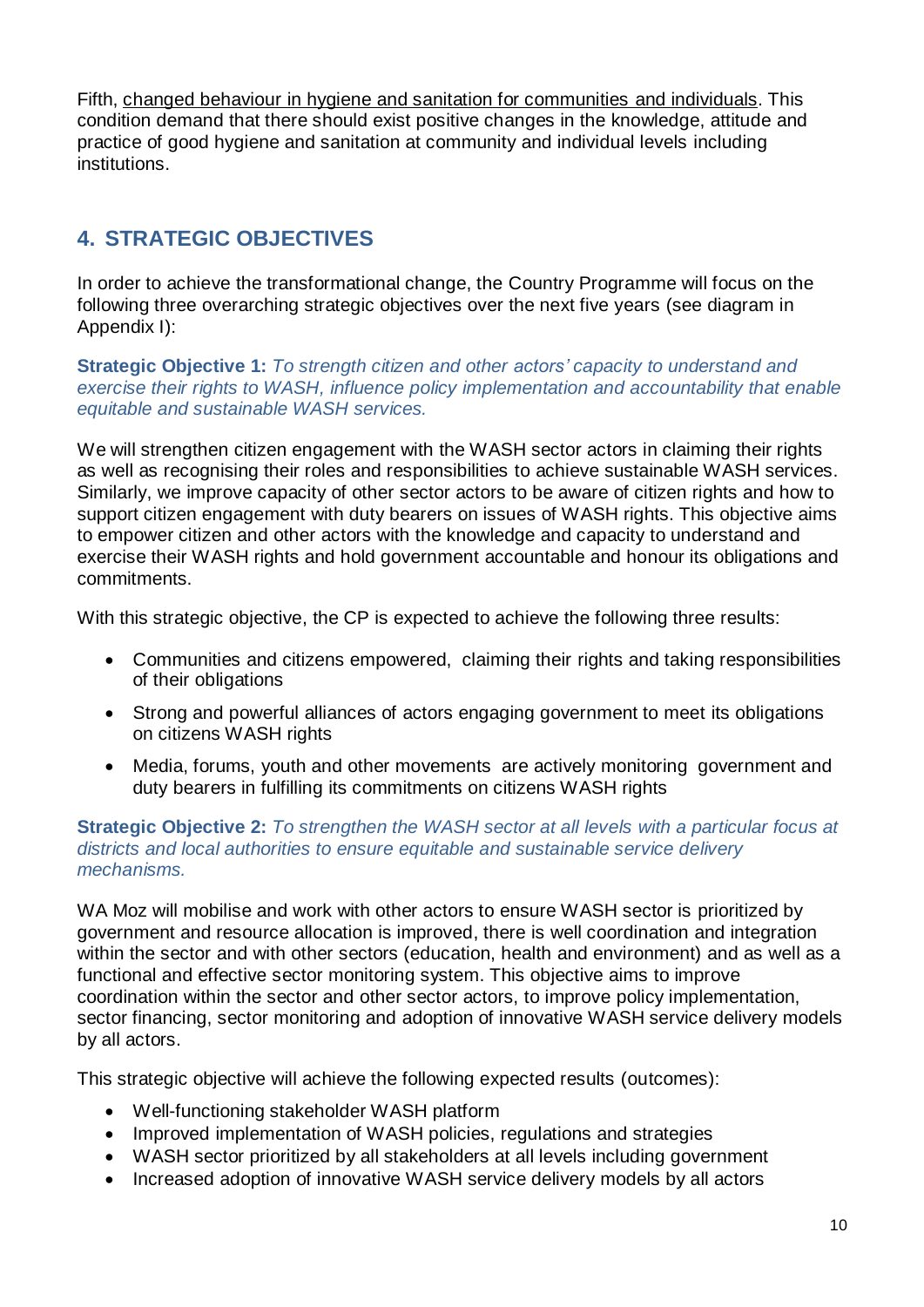#### *Strategic Objective 3: To Influence stakeholders in various sectors at all levels to recognize and promote behaviour change in hygiene and sanitation as key to human development*

WA Moz will endeavour to ensure hygiene and sanitation is recognised and that both receive high attention and priority. This objective aims to have government recognize and prioritize hygiene and sanitation as central to human development. Specifically, the objective aims for Government to develop and implement hygiene and sanitation policies that would raise its profile. This objective further aims to work with other stakeholders to influence the government to increase budget allocation, using harmonized hygiene and sanitation approaches and models that leads to sustaining improved hygiene and sanitation practices by households and institutions.

The following are the expected results to be achieved by this Strategic Objective:

- Government has adequate policies, plans and increased budget for sanitation and hygiene
- Stakeholders use harmonized and innovative hygiene and sanitation approaches and models
- Improved hygiene and sanitation practices are sustained by households and institutions

WAMoz also acknowledge that, to achieve the above objectives, it needs to continuously monitor and assess the following *three critical assumptions*.

First, is that we will work with other actors to influence the **Government to have the political will to support the strategy and fully implement the decentralization process.**

Second, **communities and civil society will be given space to engage with duty bearers in the realization of WASH rights**. In order for the citizens' rights to be actively promoted and advocated for, it is assumed government will ensure the right to information, freedom of expression and media space.

Lastly, **WaterAid Mozambique and its partners will have adequate capacity and resources to achieve transformational change**.

#### <span id="page-10-0"></span>**5. PROGRAMMATIC APPROACH**

WaterAid Mozambique will implement the following programmes which are interlinked and complement each other to achieve the strategic objectives: 1) Advocacy and Learning, 2) Urban and Small Towns; and 3) Rural Programmes. The programmes will be anchored by a programme effectiveness functions including: monitoring, evaluation, research and communication functions. These will be central to the improvement of programme planning, reporting, generation of innovative models, learning, and knowledge and information management.

WaterAid Mozambique has reflected on the programme approaches it has been using over the years and what approaches it will use to deliver on the strategy. WAMoz believes that this five-year strategy is an important phase towards achieving universal access to WASH, which will have a profound impact on people's lives and result in transformative outcomes.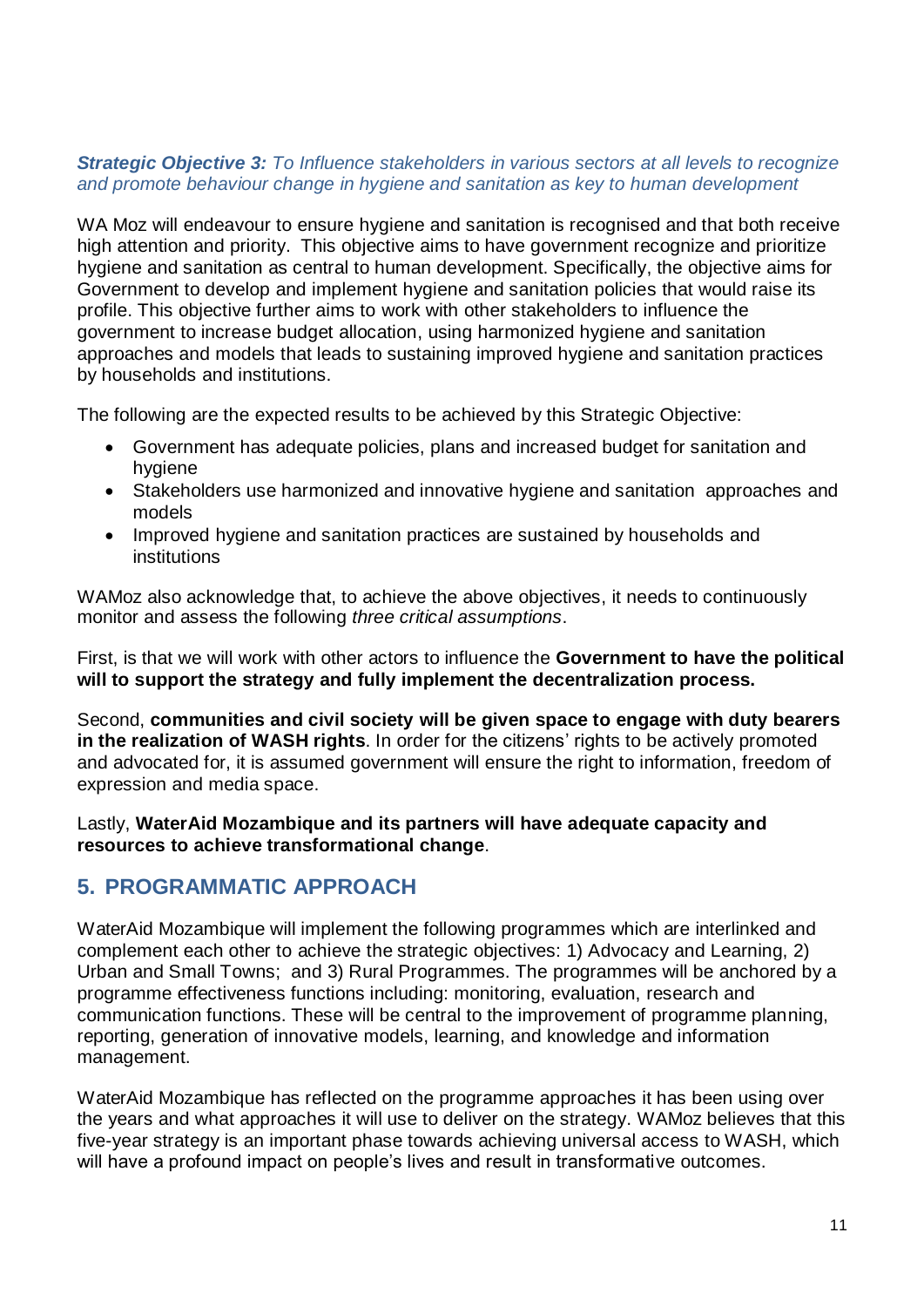#### <span id="page-11-0"></span>**5.1 Approaches**

In order to achieve the strategic objectives and the transformational change, WAMoz will use a combination of the following of approaches:

- **District/ City wide Approach (D/CWA):** with this approach, the CP will support the districts and cities where it will be operating, to take a holistic forecast on long term WASH plans and budgets coordinating with all key stakeholders in the development and implementation of these plans and building capacity in response to their needs. In order to maximize its success and impact, the CP will capitalize on the past efforts of using these approaches. It will critically analyse and learn from the experiences of its past efforts to improve the delivery of its programmes and identify and design solutions that will be implemented as models. These approaches will contribute to the CP strategic objectives as they will enable the CP to build appropriate alliances, support coordination, promote innovative models and share technical expertise at scale. This innovative approach will be used for the implementation and achievement of all strategic objectives and expected results
- **Sector strengthening:** The CP will use this approach to support the sector in development of strategies and policies, improvement of monitoring processes, improving coordination, strengthening financing and institutional arrangements by building capacity and systems for integrated WASH services that combine water provision, sanitation and hygiene at all levels. To achieve this, WAMoz will forge alliances to influence policy development on hygiene and sanitation. The CP will support government to form multisectoral forums at district and municipality levels to improve coordination. This innovative approach will be used to support and complement the District and City Wide approaches and will be supported by the Kukumana approach.
- **Kukumana (convening) Approach:** In WAMoz catalytic role, it will use this approach as a convener, bringing together actors including government, donors, civil society, citizen and leaders at all levels to discuss specific WASH agenda**.** WAMoz will play a role of a convener using available platforms and spaces in the sector and cross sector dialogue at all levels. In addition to what is existing, WAMoz will facilitate the creation of National civil society Platform on WASH. This approach will help us facilitate the engagement with actors and influence policies and strategies and prioritization of WASH. This is an innovative approach that will support all the other approaches.
- **Youth engagement approach:** This approach is innovative as it will enable the CP to bring the youth to participate in the WASH sector and capitalize on their energy and skills i**n** the use of ICT to disseminate hygiene and sanitation messages as well as to influence decision makers and government to honour their commitments**.** The CP will bring the youth at district, provincial and national levels to get them engaged through their social networks, make them contribute WASH related issues into the youth agenda. it will motivate them to contribute solutions for the WASH sector. The CP will strengthen the youth networks (students, associations, etc.) to engage in mass mobilization and championing rights based approaches, get involved with the media to and champion the WASH agenda. This approach will be complemented by the Kukumana approaches
- **Sanitation Marketing Approach:** WAMoz will continue developing and implementing this innovative approach that adopts a business perspective in promoting sanitation services especially toilets and improved hygiene.it will focus on product development, promotion, partnership arrangements, demand creation, and monitoring and evaluation.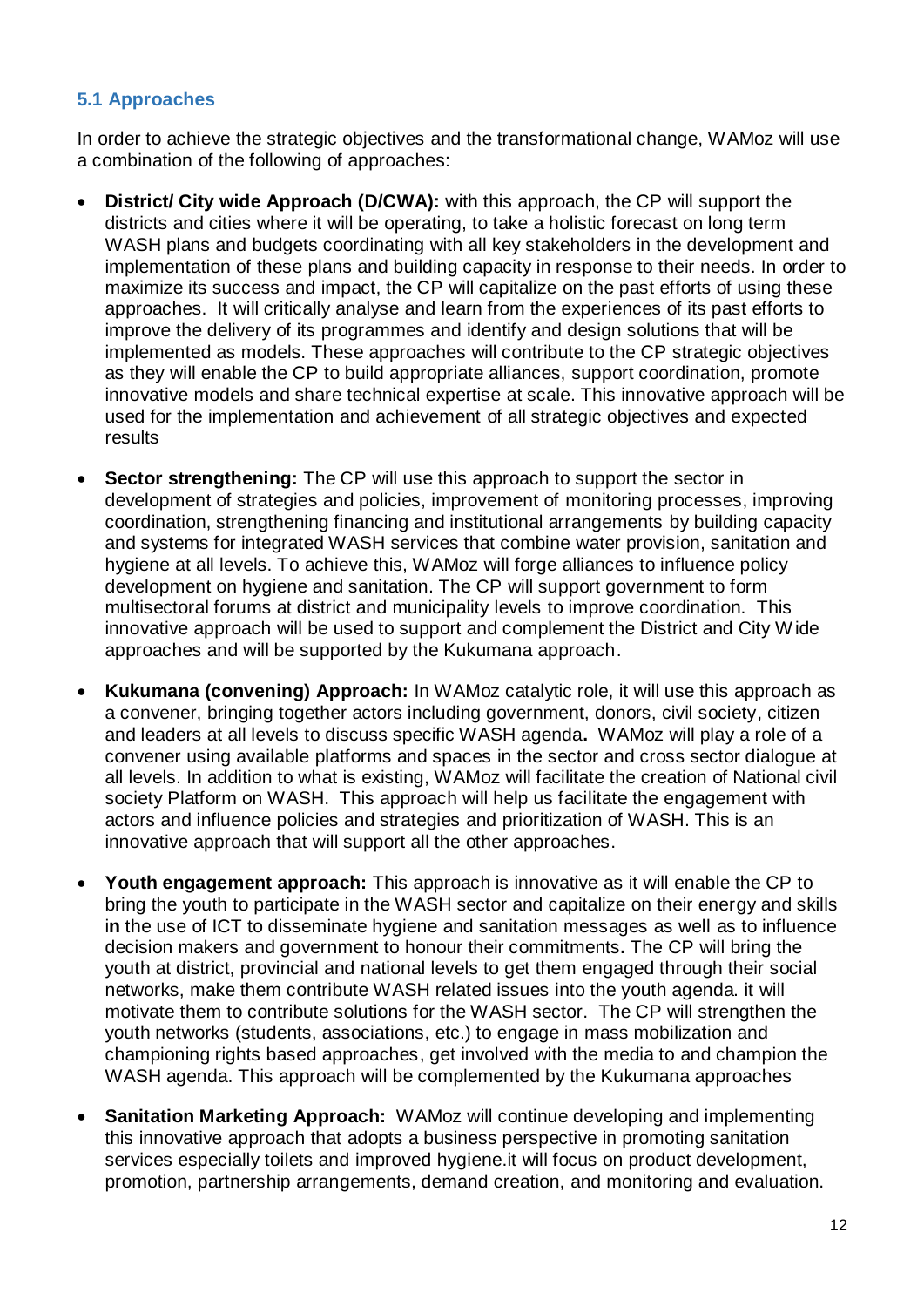As part of this approach WAMoz will promote the creation of entrepreneurship models for entrepreneurship and micro financing institutions as it considers sanitation as a chain of services which include building latrines, collection, transport and treatment. This approach will include hygiene behaviour promotion at community and institutional level.

 **Rights Based Approach:** This innovative approach will enable WAMoz to design and implement programmes with a consideration on recognising and respecting people rights. The key aspects in this approach is capacity strengthening for citizen and actors to understand their rights, roles and responsibilities, strengthening citizen capacities to claim their rights and how to engage with decision makers to honour their commitments. Building the CP capacities as well as those of the partners to mainstream RBA is one of the key elements of this approach.

#### <span id="page-12-0"></span>**5.2 Key Shifts**

In delivering this strategy, it will be imperative that WAMoz make some strategic shifts as follows:

- $\overline{a}$ **Rights Based Focus** – WAMoz will mainstream RBA in all its programming. This shift is new to WAMoz, hence, initially the CP will invest in building its capacity and that of its partners to understand and implement rights based interventions. WAMoz will also support right based organisations and other partners to engage communities in raising awareness about their rights to WASH and building capacity to claim and own their rights, roles and obligations.
- **Partnership engagement at all levels** WAMoz will engage key partners at strategic level for advocacy, policy influencing, research, innovations, WASH service delivery, capacity development and financing through forging alliances and coalitions for a bigger voice.
- **Focus on hygiene and sanitation agenda –** hygiene and sanitation have been less prioritised by the WASH sector in Mozambique, therefore WAMoz wants to put more emphasis on this as key drivers for improving living and health conditions of the population. One of the key elements of this shift is to identify and establish strategic partnerships to define a common hygiene and sanitation agenda and advocate for prioritization and behaviour change.
- **Capitalization of youth energy as change agent –** As a key element to this shift, WAMoz will capitalize on youth energy and skills in the use of ICT to disseminate rights based messages, monitoring performance, policy influencing and advocacy as well as involving them in decision making processes at all levels to bring changes in the WASH sector.

#### <span id="page-12-1"></span>**5.3 Where WAMoz will work**

WAMoz will develop and implement programmes and projects in line with this strategy in the following geographical locations: Maputo, Niassa, Nampula and Zambezia Provinces. Niassa, Zambezia and Nampula Provinces are among the poorest provinces in Mozambique with low WASH coverage especially sanitation and hygiene. Sanitation coverage is estimated at 29%, 5% and 20% in Niassa, Zambezia and Nampula respectively and hygiene at 30%, 14% and 1% in Niassa, Zambezia and Nampula respectively (see Fig 1 below). Maputo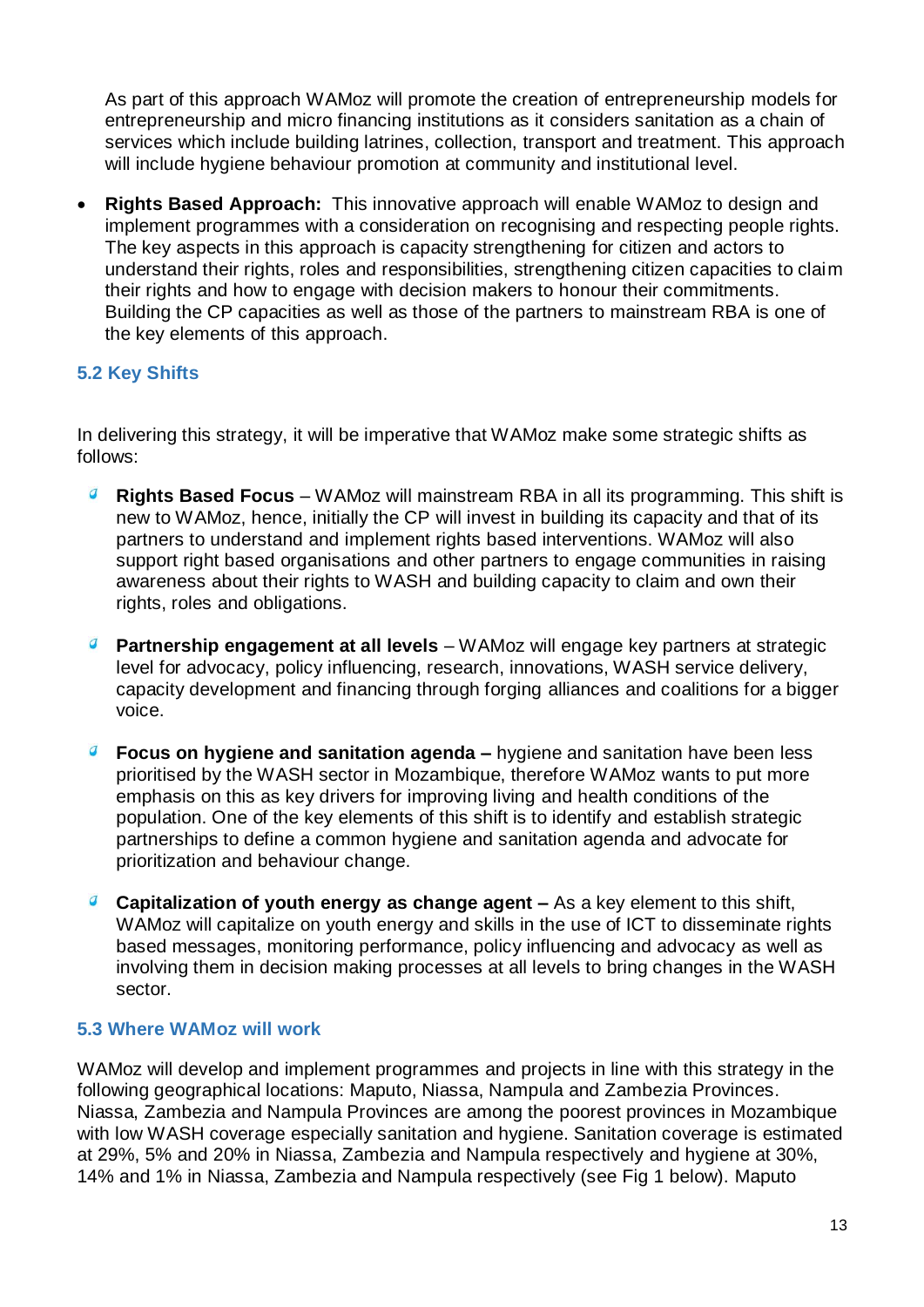Province, even though is among the top 5 with better access to water, hygiene and sanitation with 17% and 46% coverage respectively, still has issues of concern. WAMoz will continue to implement the strategy in Maputo and Niassa to consolidate its existing efforts and scale up models as well as tackle the aspects of hygiene and sanitation which are lagging behind.



<span id="page-13-1"></span>Figure 1: Provincial Access to WASH services (DHS 2011)

WAMoz will develop new programmes and projects in Nampula as its new geographical location and with lowest hygiene coverage and low sanitation coverage. Choices on specific districts of project implementation will be informed by scoping studies at provincial level using selection criteria such as low WASH coverage, inequalities, poverty statistics and locations with potential for integration.

WAMoz **will exit from areas** where it has made significant progress and sustainability mechanisms are in place to sustain the gains overtime. During the implementation of this strategy, the CP will exit from two districts in Niassa; namely: Macanhelas and Nipepe.

#### <span id="page-13-0"></span>**5.4 Partnerships**

WaterAid Mozambique vision is to have long-term partnerships and the right mixture of partners that WAMoz will forge alliances and coalitions to drive a common agenda. WAMoz will collaborate with diverse strategic partners to contribute to the achievement of its Country Programme strategies. WAMoz will partner with organisations with capacity to leverage resources to achieve its strategic objectives. WaterAid Mozambique will be guided by the following aspects in its partnership approach: partners to forge alliances and coalition with, partners to complement each other, partners with capacity to deliver and partners not dependent on WAMoz for their organisational survival.

The CP will work with partners for different purposes: (i) to implement projects and programmes; (ii) to forge alliances and coalitions for influencing decision makers; (iii) to collaborate for improved coordination; (iv) to build capacity for partners and ourselves to catalyse change.

The CP approach to working in partnership will, therefore, uphold the principles of complementarity, value addition, mutual respect and accountability. The CP will explore the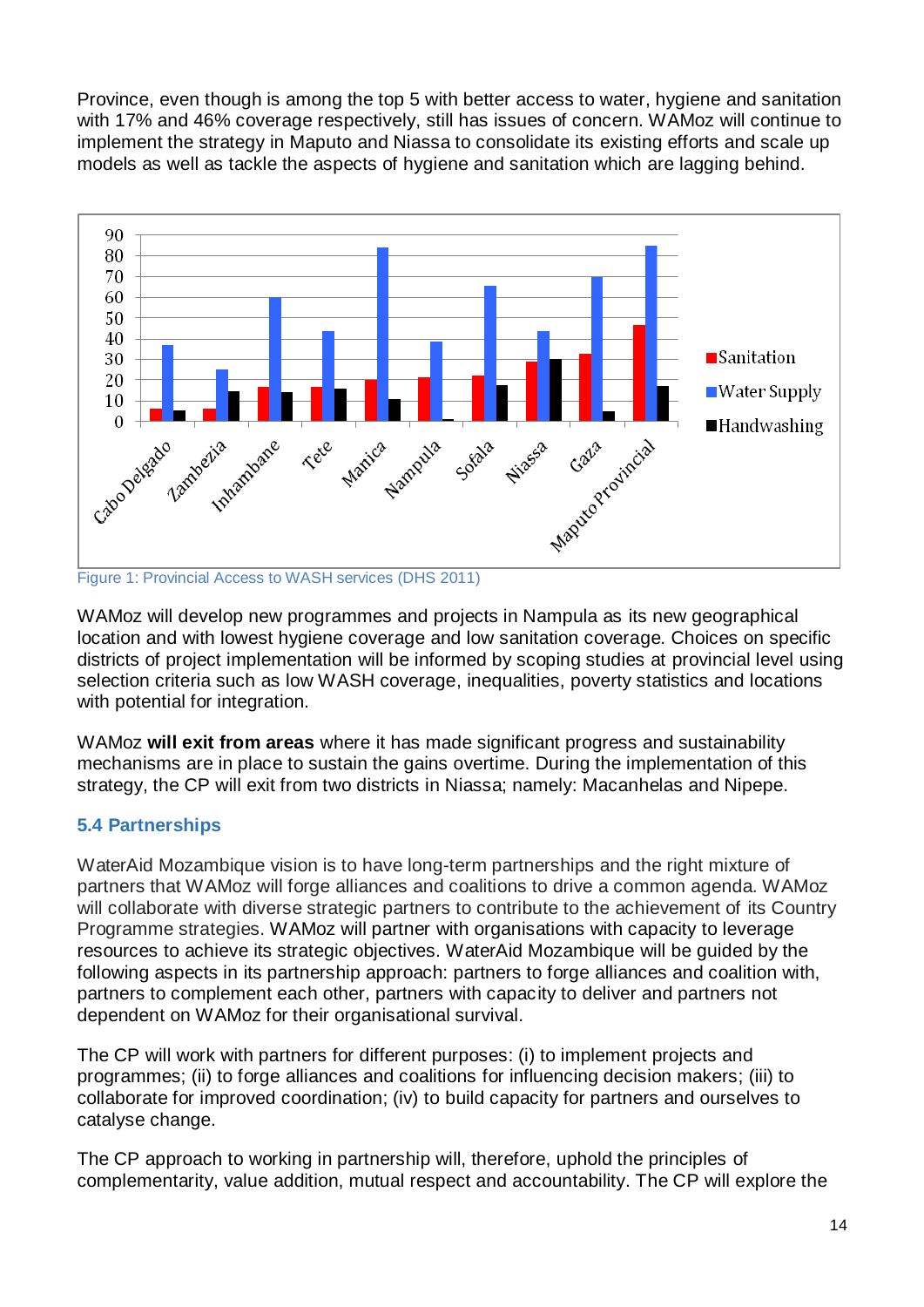possibility of working in consortium to maximise impact, bridge capacity and financial gaps for delivering the strategy.

Partners with the right mixed of skills and experience to contribute to the achievement of the CP three strategic objectives, thus those who are well placed to support and deliver on citizen rights such as rights based organizations and youth groups, those who are well placed for advocating and influencing, sector strengthening such as WASH sector institutions and those technically positioned for hygiene and sanitation promotion. Finally those partners who will contribute significantly to the CP organisational effectiveness such as staff and partners capacity improvement, improvement the CP planning, monitoring and evaluation system and those that will significantly contribute to research and technology development and modelling.

The choice of WAMoz partners for this new strategy will come from a mix of organisations including: government, international organisations, local organisations, civil society, private sector youth and women groups depending on their niche and added value to the achievement of WAMoz strategic objectives.

## <span id="page-14-0"></span>**6. WHAT SUCCESS WILL LOOK LIKE AND HOW IT WILL BE MEASURED**

#### <span id="page-14-1"></span>**6.1 Measurement Framework**

Over the coming 5 years WaterAid Mozambique will work in partnerships with various stakeholders in order to contribute towards the attainment of universal access to WASH services.

The country programme has developed a measurement framework that is contained in a logical framework attached in Appendix II. To ensure the achievement of the CP strategic objective, the CP will build a results based monitoring and evaluation system that will measure outcome and impact indicators. This will range from the level of knowledge of the communities to demand their rights, resource allocated to the WASH sector, level of engagement of all stakeholders at all levels on WASH issues and change of behaviours, attitudes and practices among the community in relation to hygiene and sanitation. The CP will build the capacity of partners and its staff in results based M&E which will be a key element of the CP M&E plan. The full description of the outcomes and key performance indicators are listed in the attached log frame (Appendix II).

Recognising that the CP will be focused on influencing change, the CP will maintain the balance between quantitative targets, and qualitative indicators to ensure that its M&E system is not only focused on numbers.

The Programme Management Information System (PMIS) will continue to be the main tool to manage programme information. The electronic PIMS will be the main system for recording, analysing, storing data and producing reports. The CP will also be rolling out the accountability framework.

As part of the evaluation process, WAMoz will assess the effectiveness of the CP intervention on government and other sector stakeholder's influence and the community hygiene behaviour changes.

WAMoz will carry out a baseline study within the first 6 months of the CPS implementation to establish the status of indicators at the beginning which will feed into target setting within the operation plan. It will conduct internal mid-term evaluation and External final evaluation of the strategy implementation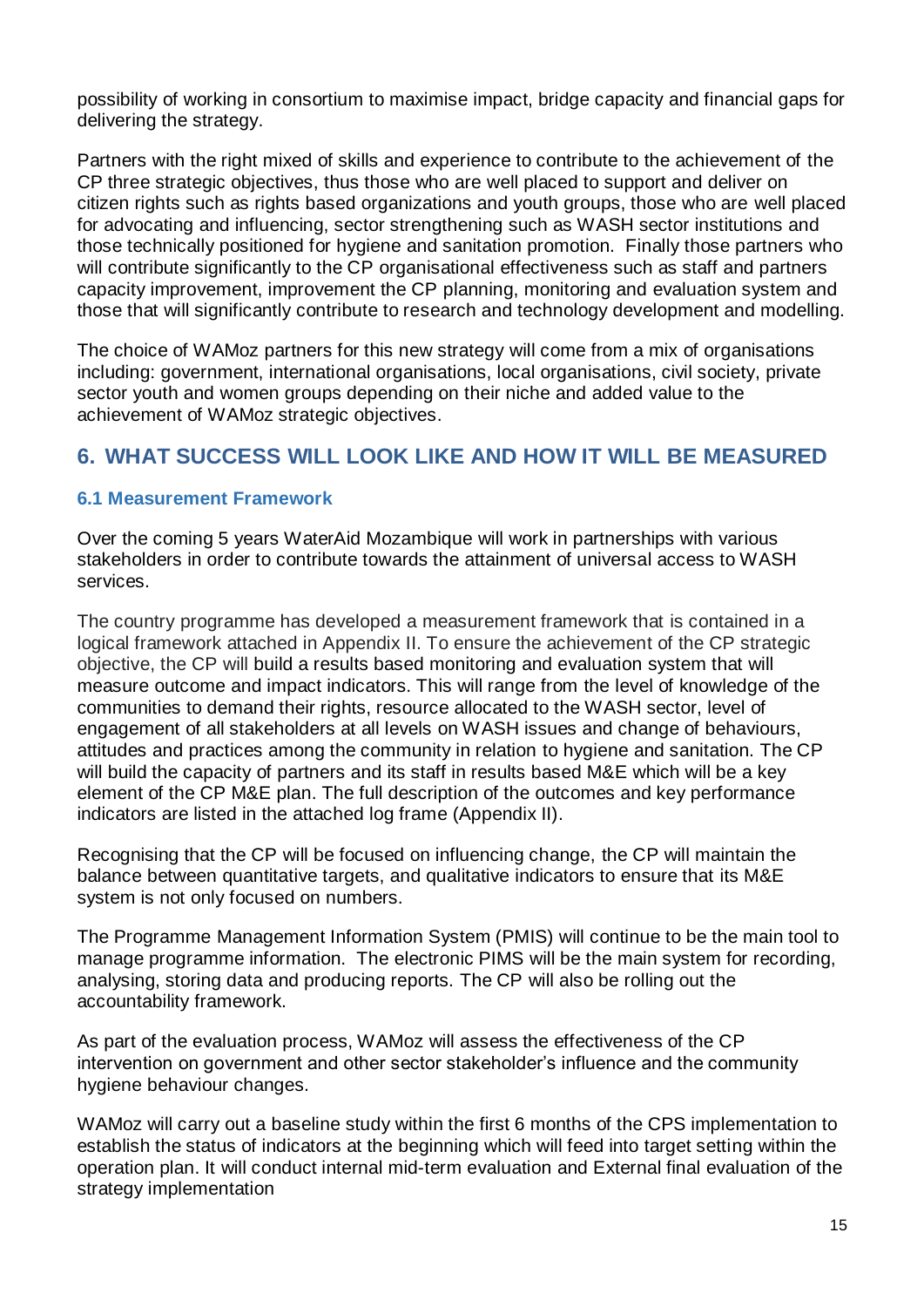All activities and procedures related to the planning, monitoring, evaluation and report will be described and systematized in the internal manual of PMER and some aspects in the CPOP

#### <span id="page-15-0"></span>**6.2 Learning, Research and Knowledge**

WAMoz will work in partnership with research institutions and universities to conduct studies and generate technology models for implementation. It will work with these institutions to document and publish research results and use them for influencing agenda. Working with implementing partners will allow WAMoz to experience model adoption and learn from them. The various forums, existing and those to be developed such as the national civil society WASH forum, will be used for sharing the service delivery models with stakeholders at district, provincial and national levels to influence their scaling up. Regional and international meetings and conferences within WaterAid and outside will be used for sharing the models influencing their adaptation and scaling up by other stakeholders.

WAMoz will hold regular internal reflection meetings where successes and challenges in WASH model development, implementation and adaptation will be analysed for sharing with sector stakeholders; WaterAid country programmes in the region and to the global organization.

## <span id="page-15-1"></span>**7. Resources and organisational development plan**

#### <span id="page-15-2"></span>**7.1 Building partners' capacity**

To deliver the CPS and achieve the aimed transformational change WAMoz will need to work in strong partnership with different WASH and non-WASH actors.

To guide WAMoz on the type of partners it will work with, a partnership strategy will be developed.

Although WAMoz assumes partnering with organisations with capacity to leverage resources to achieve its strategic objectives, it also understands that there is a need for these partners to have concrete adequate capacities and skills to implement the strategy. Thus, after identification of partners, the CP will assess the capacity gaps which will be addressed through different capacity development approaches.

#### <span id="page-15-3"></span>**7.2 People development at all levels**

WAMoz will adjust the current CP structure to realign roles, functions and staff in accordance with the programmatic approach and future programme structures in order to position itself to deliver the strategy and drive the change that is needed.

The revised structure will be complemented with leadership actions that will empower staff at all levels, increase autonomy and accountability. WAMoz will develop an integrated human resources strategic plan and, at the same time, reflect and strengthen its human resources management practices in order to attract, hire, motivate, develop and retain highly competent staff required to respond to the implementation of the its Strategy.

The CP will promote synergy between programmes to improve good communication, coordination and relationship among all staff. Teambuilding will be promoted to strengthen and reinforce WAMoz values and organisational culture so that they are respected and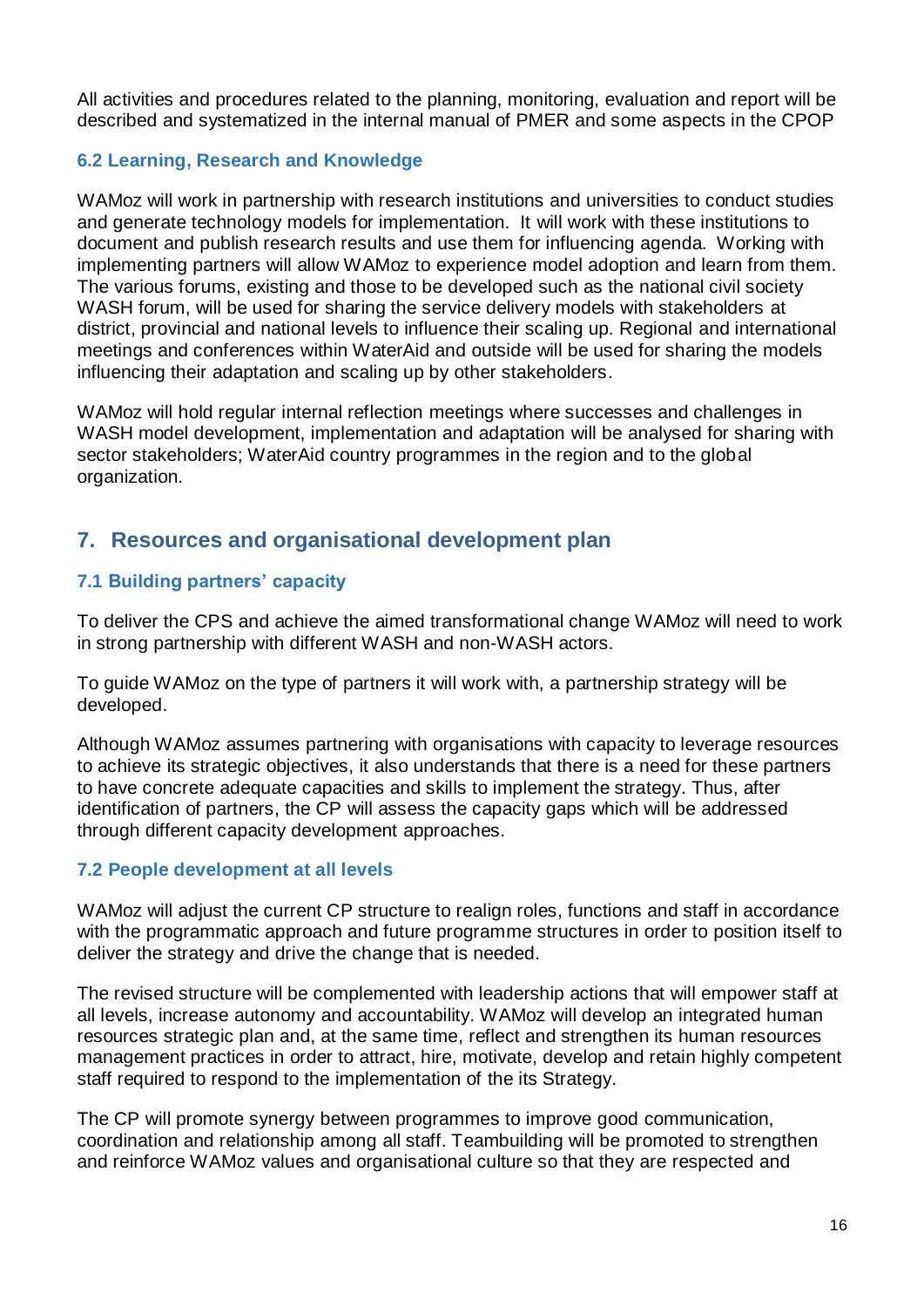exercised by all staff. WAMoz will strive to enforce work life balance by improving planning, reducing work load and encouraging staff to take time off.

WAMoz will encourage and reward its staff to engage in research and investigation, writing and publishing papers.

#### <span id="page-16-0"></span>**7.3 Improving systems, processes and procedures**

WAMoz will continue to use participatory planning processes in decision making on all relevant issues. PMER responsibilities will be shared to all levels. The CP is committed to achieving high quality results, thus will invest in quality control mechanisms.

To increase efficiency and effectiveness in the delivery of the new Strategy, the CP will also improve and update its internal systems, processes and procedures. These will be aligned to local legislation and WA Global policies.

The CP will invest in ICT infrastructure to optimise twofold communications between its central office and programme implementation sites. Regarding ICT, the CP will also improve internally in the quality of connectivity, MIS and mutual support.

As a learning organisation the CP will develop knowledge management mechanisms which will help it implement clear processes of collection, treatment, gathering, use and sharing information.

#### <span id="page-16-1"></span>**7.4 Budget and fundraising**

#### **Budget**

The table below summarises the financial needs to run the new Strategy. This is an ideal budget based on the high level analysis of the needs of each strategic objectives and expected results, taking into account the CP current commitments.

<span id="page-16-2"></span>Table 1: Estimated CPS budget (MZN'Million)

| <b>Budget level</b> | 2016-17 | 2017-18 | 2018-19 | 2019-20 | 2020-21 |
|---------------------|---------|---------|---------|---------|---------|
| _OW                 | 189     | 235     | 253     | 281     | 320     |
| High                | 219     | 272     | 294     | 326     | 371     |

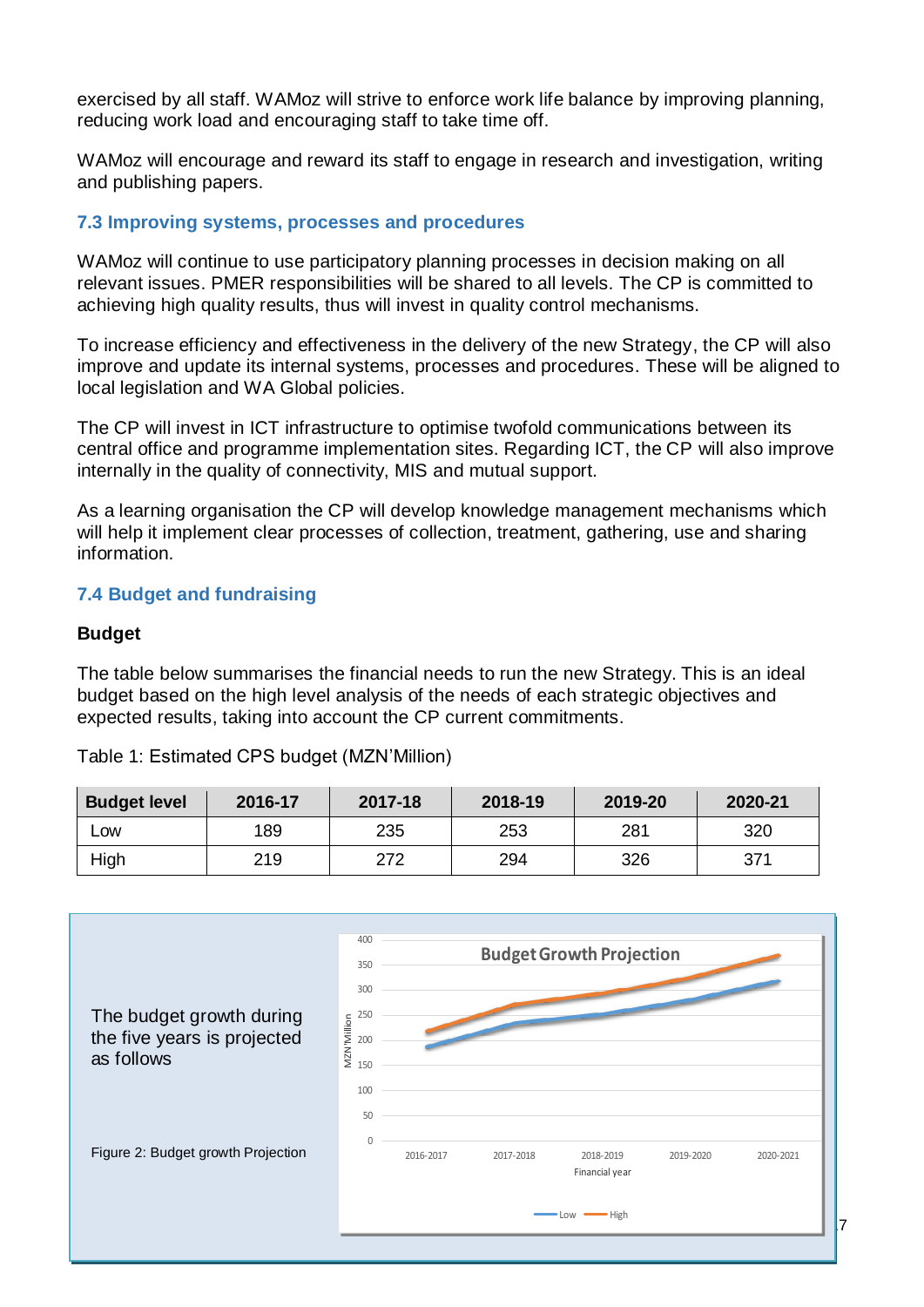#### **Fundraising**

The CP fundraising effort for the upcoming five (5) years will be oriented to mobilising a mix of funding streams for the implementation of programmes. WAMoz will strive to raise financial resources in the following manner, 80% restricted and 20% non-restricted, including reserves and financial leverage.

WAMoz will develop and implement a fundraising strategy guided by programme-led approach with a desired funding mix. Projections for the next five year period will target 20% in country fundraising, that will include bilateral agencies like JICA, DFID, AFD, SIDA; corporate and private sector, as well as small grants for matching and community fundraising. WAMoz will target 30% through partnerships and other subcontracting opportunities such as joint proposals. International foundations will be targeted for additional 15% while the remaining 35% will be targeted through international funding commissioned directly by WA member countries.

With the ambitions of the new strategic aims for the next five years, the following key shifts in the fundraising approach are desirable: (i) adopting the programme led funding approach; (ii) increased efforts for in-country fundraising; (iii) invest in branding and visibility through development and implementation of a communication strategy that will enhance innovative communications tools (e.g. social media, attractive donor reports); (iv) engage with private sector for investment in WASH as corporate social responsibility; (v) mass engagement through community fundraising events; (vi) enlarge collaboration with other WaterAid member countries; (vii) seek partnerships and consortium with other key organizations to raise funds through joint proposals.

To enhance grants management system the CP will ensure that the grant management and accountability mechanisms are effective to mitigate any potential risks on project implementation. WAMoz will continue to use the Grant Tracker as a management tool and will support the project teams in giving timely feedback on grants' compliance.

Full cost recovery will be enforced through implementation of bench marks that range from 18% to 21% of the grants channelled to support central cost and the use of time sheets to capture the time spent in project services and cover the respective cost.

## <span id="page-17-0"></span>**APPENDICES**

- *I. Diagram*
- *II. Logframe, your one-stop reference that covers the entire strategy – purpose (strategic intent) strategic objectives and your measures of success*
- *III. Risk management plan*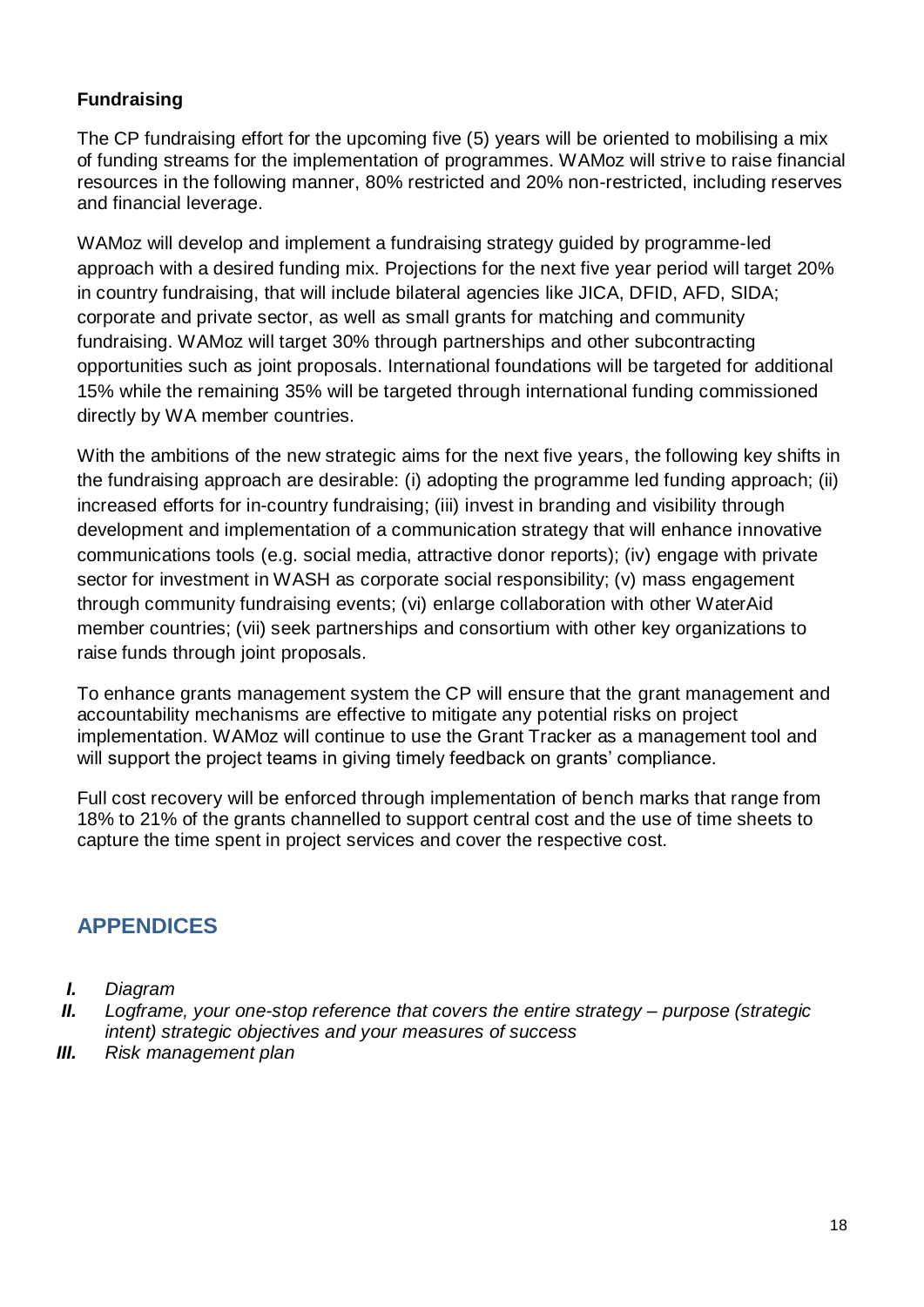## <span id="page-18-0"></span>**Appendix I - Diagram**

### **Mozambique**

**Niche** 

An organization that works in partnerships to catalyze change in WASH through influencing and promoting proactive citizenship **Transformational Change we want to bring** 

Active citizens and a prioritized WASH sector that responds in an effective and integrated manner to the rights to equitable and sustainable services



Assumption 2: Government will have the willingness to implement the decentralization policy Assumption 3: communities and civil society which should have given space to engage with duty bearers and operate towards fulfilment of their mission

Assumption 4: WaterAid Mozambique and its partners and other stakeholders with which is engaging will have adequate capacity and resources so that the CP will achieve the transformational change

rg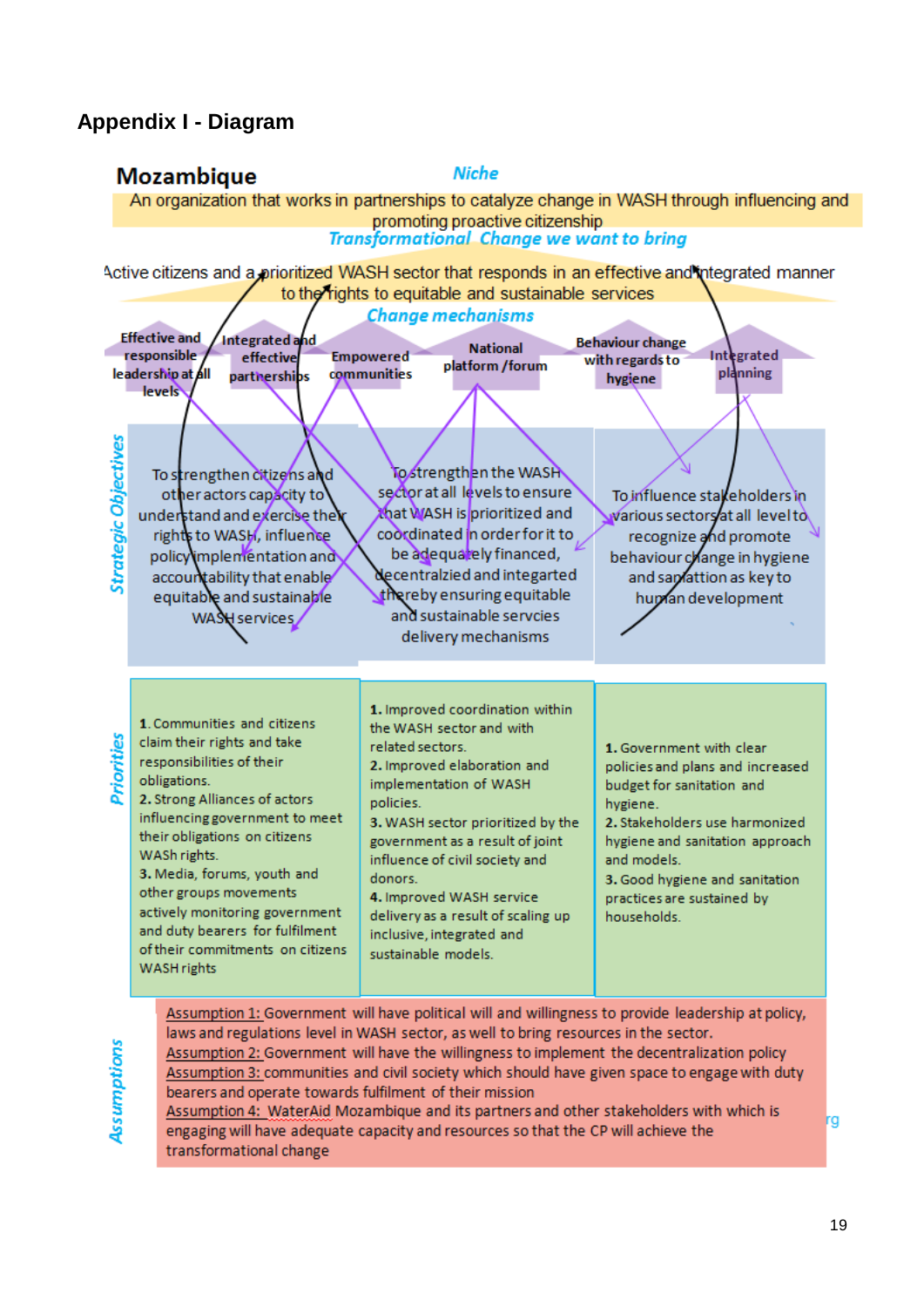# **Appendix II - Logframe**

<span id="page-19-0"></span>

|                                          | <b>Country Programme</b><br>description                                                                                                                                                                                                      | <b>Performance measures</b>                                                                                                                                                                                                                                                                                                                                       | Sources and means of<br>verification                                                                                                                                                                                                                                    | <b>Assumptions</b>                                                                                                                                                                                                                                                              | <b>Linkages and</b><br>contributions            |
|------------------------------------------|----------------------------------------------------------------------------------------------------------------------------------------------------------------------------------------------------------------------------------------------|-------------------------------------------------------------------------------------------------------------------------------------------------------------------------------------------------------------------------------------------------------------------------------------------------------------------------------------------------------------------|-------------------------------------------------------------------------------------------------------------------------------------------------------------------------------------------------------------------------------------------------------------------------|---------------------------------------------------------------------------------------------------------------------------------------------------------------------------------------------------------------------------------------------------------------------------------|-------------------------------------------------|
| <b>Strategic</b><br>purpose<br>statement | Active citizens claiming their rights for equitable and sustainable WASH services and a prioritized WASH sector that responds to the citizen claims                                                                                          |                                                                                                                                                                                                                                                                                                                                                                   |                                                                                                                                                                                                                                                                         |                                                                                                                                                                                                                                                                                 |                                                 |
| <b>Strategic</b><br>objective 1          | SO1: to Strengthen<br>citizens and other actors<br>capacity to understand<br>and exercise their rights<br>to WASH, influence policy<br>implementation and<br>accountability that enable<br>equitable and sustainable<br><b>WASH</b> services | • Level of knowledge of<br>citizens and other actors<br>on WASH rights,<br>Level of WASH services<br>delivered to citizens.<br>of<br>Existence<br>good<br>qovernance<br>mechanisms<br>among<br>including<br>actors<br>government.<br>• Level of engagement of<br>citizens and other actors<br>in planning, budgeting in<br><b>WASH</b><br>sustaining<br>services. | • KAP surveys reports<br>• Sustainability<br>study<br>reports<br>• Government<br>national<br>statistics (INE).<br>• Government<br>bulletin<br>reports<br>Media releases<br>$\bullet$                                                                                    | • Government<br>willingness<br>to<br>cooperate and support.<br>• Communities and other<br>stakeholders are willing<br>participate<br>to<br>and<br>support.<br><b>There</b><br>is<br>political and economic<br>stability prevailing<br>-in<br>the country.                       | • Equality<br>• Integration<br>• sustainability |
| <b>Expected</b><br>results               | ER1.1. Communities and<br>citizens claiming their<br>rights and taking<br>responsibilities of their<br>obligations.                                                                                                                          | • Level of citizens claims<br>on WASH rights;<br>• Level of WASH services<br>delivered to citizens,<br>• Level of sustainability of<br>WASH service,                                                                                                                                                                                                              | • Annual and mid-term<br>reports.<br>• Government reports at all<br>levels.<br>• Score cards.<br>KAP surveys.<br><b>PIMs</b><br>$\bullet$<br>Mid-term and end of<br>projects and programmes<br>evaluations.<br>Mid-term and end of<br>$\bullet$<br>strategy evaluation. | • Civil society and<br>communities are given<br>space to participate<br>and engage in WASH<br>activities.<br>• Communities and other<br>stakeholders are willing<br>to participate and<br>support.<br>• Availability of resources<br>to enable the activities<br>implementation | • Equality<br>• Integration<br>• sustainability |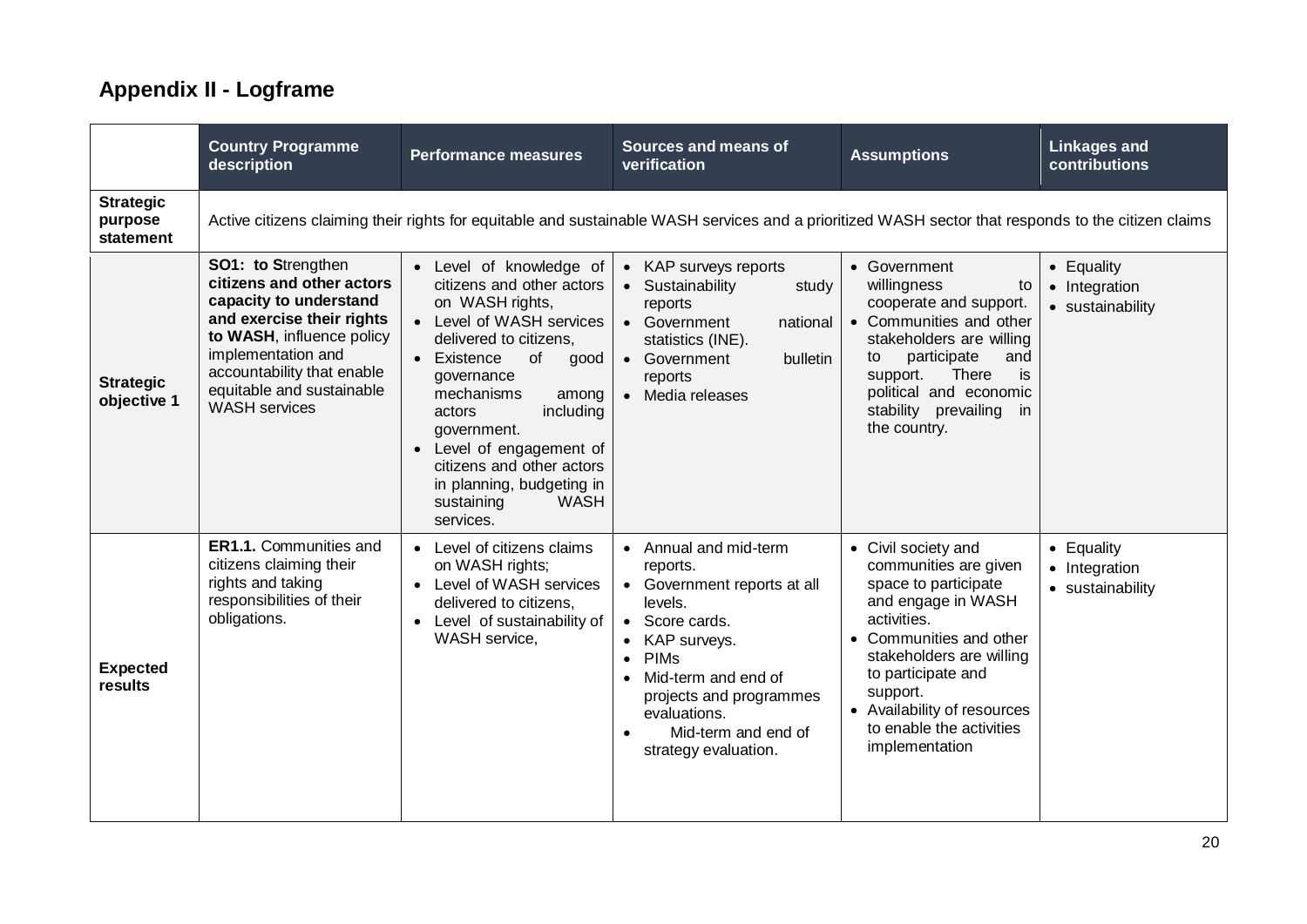**Country Programmes'**   $\begin{array}{|c|c|c|}\hline \text{Country Programmes'} & \text{Performance measures} & \text{Sources and means of} & \text{Assumptions} & \text{Contributions} \\\hline \end{array}$ 

**Linkages and<br>contributions** 

| <b>Country Programme</b><br>description                                                                                                                             | <b>Performance measures</b>                                                                                                                                                                                                                                                                                                                            | <b>Sources and means of</b><br>verification                                                                                                                                                                                                                                                                                                                               | <b>Assumptions</b>                                                                                                                                                                                                                                                                                                                                                                                                                                    | <b>Linkages and</b><br>contributions                    |
|---------------------------------------------------------------------------------------------------------------------------------------------------------------------|--------------------------------------------------------------------------------------------------------------------------------------------------------------------------------------------------------------------------------------------------------------------------------------------------------------------------------------------------------|---------------------------------------------------------------------------------------------------------------------------------------------------------------------------------------------------------------------------------------------------------------------------------------------------------------------------------------------------------------------------|-------------------------------------------------------------------------------------------------------------------------------------------------------------------------------------------------------------------------------------------------------------------------------------------------------------------------------------------------------------------------------------------------------------------------------------------------------|---------------------------------------------------------|
| ER1.2. Strong and<br>powerful Alliances of<br>actors engaging<br>government to meet their<br>obligations on citizens<br><b>WASH</b> rights                          | Levels of fulfilment of<br>SDGs and other<br>obligations on WASH by<br>government<br>Existence of stronger and<br>powerful alliances of<br>actors engaging<br>government to meet their<br>obligation on citizens<br>WASH rights.                                                                                                                       | • Annual and mid-term<br>reports.<br>• Government reports at all<br>levels.<br>Score cards.<br><b>PIM<sub>s</sub></b><br>$\bullet$<br>Mid-term and end of<br>projects and programmes<br>evaluations.<br>• Mid-term and end of<br>strategy evaluation.<br>Memorandums of<br>$\bullet$<br>understanding                                                                     | • Civil society and<br>communities are given<br>space to participate<br>and engage in WASH<br>activities.<br>Communities and other<br>stakeholders are willing<br>to participate and<br>support.<br>Availability of resources<br>$\bullet$<br>to enable the activities<br>implementation                                                                                                                                                              |                                                         |
| ER1.3. Media forums,<br>youth and other<br>movements actively<br>monitor government and<br>duty bears fulfilling of<br>their commitments on<br>citizens WASH rights | Existence of functional<br>media forums, youth and<br>other movements actively<br>monitoring<br>government<br>and duty bears honeying<br>their commitments.<br>Level of engagement of<br>the media, youth<br>and<br>other movements<br>with<br>government on WASH<br>issues.<br>of visibility<br>Level<br>of<br>WASH issues in<br>the<br>public arena. | mid-term<br>• Annual<br>and<br>reports.<br>Government reports at all<br>levels.<br>Score cards.<br>$\bullet$<br><b>PIM<sub>s</sub></b><br>$\bullet$<br>Mid-term<br>and<br>end<br>of<br>projects and programmes<br>evaluations.<br>Mid-term and<br>οf<br>end<br>strategy evaluation.<br>• Media reports.<br>Minutes from forums.<br>Register of participants.<br>$\bullet$ | Civil<br>society<br>$\bullet$<br>and<br>communities are given<br>participate<br>to<br>space<br>and engage in WASH<br>activities.<br>• Communities and other<br>stakeholders are willing<br>participate<br>and<br>to<br>support.<br>Availability of resources<br>$\bullet$<br>to enable the activities<br>implementation<br>is<br>There<br>adequate<br>$\bullet$<br>capacity of partners<br>and<br>government<br>to<br>the<br>implement<br>programmes. | $\bullet$ Equality<br>• Integration<br>• sustainability |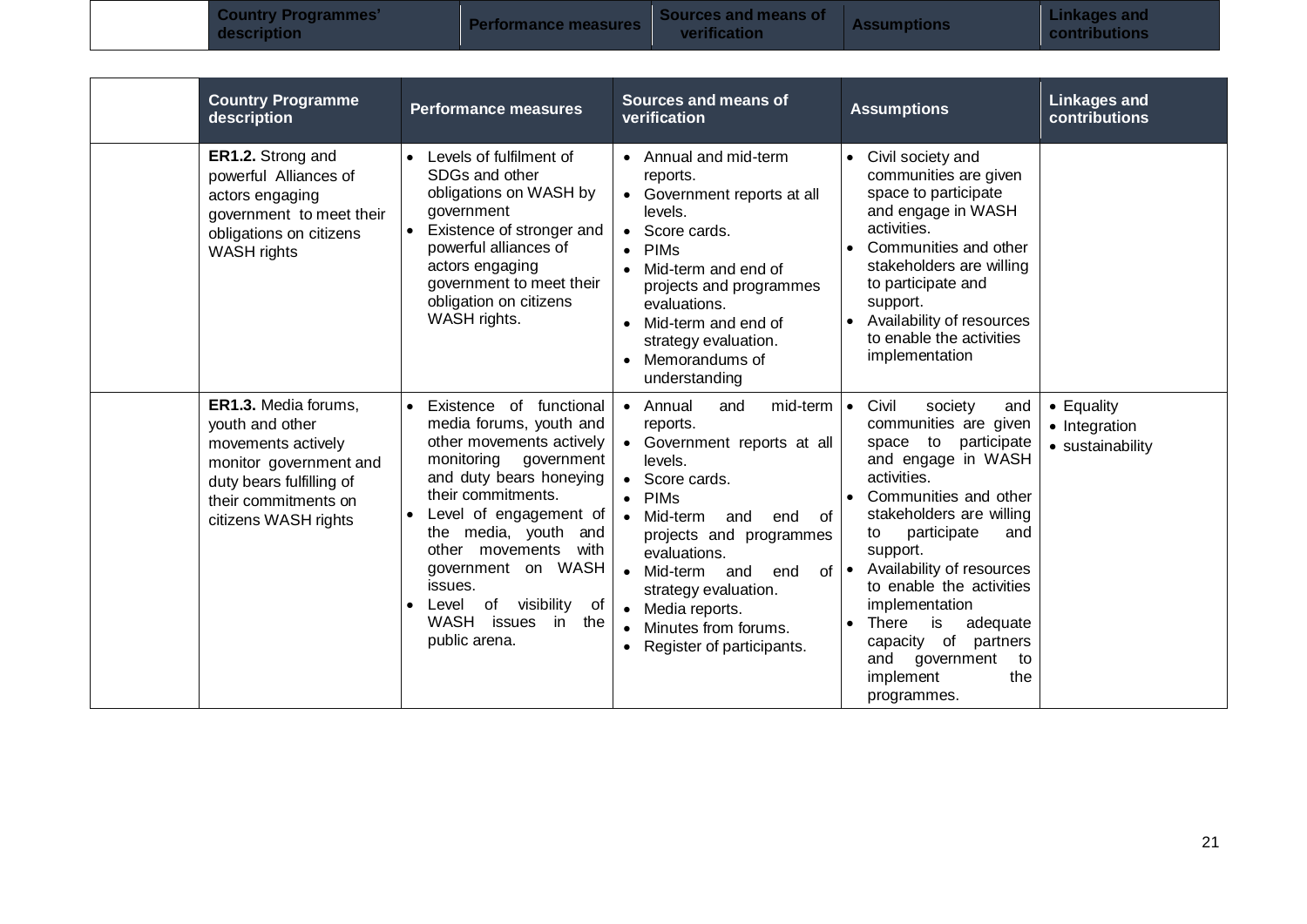| <b>Strategic</b><br>objective 2 | SO2: To strengthen the WASH<br>sector at all levels to ensure that<br>WASH is prioritized and<br>coordinated in order for it to be<br>adequately financed,<br>decentralized and integrated<br>thereby ensuring equitable and<br>sustainable services delivery<br>mechanisms. | Extent of<br>sustainability of the<br>sector.<br>Levels of resource<br>allocation to the<br>sector.<br>• Levels of coordination<br>mechanisms.<br>Status of policy<br>implementation and<br>monitoring.<br>Level of sector<br>institutional capacity.                                                                                                           | Sustainability<br>assessment.<br>Institutional capacity<br>assessment<br>• Government annual<br>reports; (INE)<br>• Evaluation strategy<br>report.                                                                                                                         | • Political and Financial<br>stability; Government<br>willingness to participate<br>and cooperate.<br>• Communities and other<br>actors willing to<br>participate and<br>cooperate.                   | • Integration and<br>sustainable services             |
|---------------------------------|------------------------------------------------------------------------------------------------------------------------------------------------------------------------------------------------------------------------------------------------------------------------------|-----------------------------------------------------------------------------------------------------------------------------------------------------------------------------------------------------------------------------------------------------------------------------------------------------------------------------------------------------------------|----------------------------------------------------------------------------------------------------------------------------------------------------------------------------------------------------------------------------------------------------------------------------|-------------------------------------------------------------------------------------------------------------------------------------------------------------------------------------------------------|-------------------------------------------------------|
| <b>Expected</b><br>results      | ER2.1. Improved coordination<br>within the WASH sector and non-<br>WASH sectors.                                                                                                                                                                                             | Existence of<br>functional<br>multisectoral forums.<br>Existence of<br>integrated WASH<br>programmes within<br>and outside the<br>sector.<br>Existence of<br>functional joint<br>planning and<br>monitoring<br>mechanisms in the<br>WASH sector.<br>Level satisfaction of<br>stakeholders<br>regarding<br>coordination<br>mechanisms within<br>the WASH sector. | • Government annual<br>plans and budgets<br>• JAR reports; CP<br>annual report; PIMS;<br>End and mid-term<br>programme reviews<br>reports.<br>• Stakeholders meeting<br>minutes<br>Civil society platform<br>reports.<br>Stakeholders'<br>$\bullet$<br>perception surveys. | · Stakeholders'<br>willingness to<br>participate. Political<br>stability.<br>• Ownership and<br>commitment of<br>government leaders to<br>be involved;<br>• Availability of capacity<br>and resources | • Integration and<br>sustainable services             |
|                                 | ER2.2. Improved implementation<br>of WASH policies, regulations and<br>strategies.                                                                                                                                                                                           | Change in policy,<br>regulations, laws<br>related to WASH.<br>Existence of new and<br>old policies, laws and<br>regulations reviewed                                                                                                                                                                                                                            | District and municipal<br>$\bullet$<br>reports; sustainability<br>assessment;<br>Stakeholders<br>interview reports                                                                                                                                                         | • Willingness by<br>government of having<br>those policies                                                                                                                                            | · Integration;<br>sustainable services<br>and hygiene |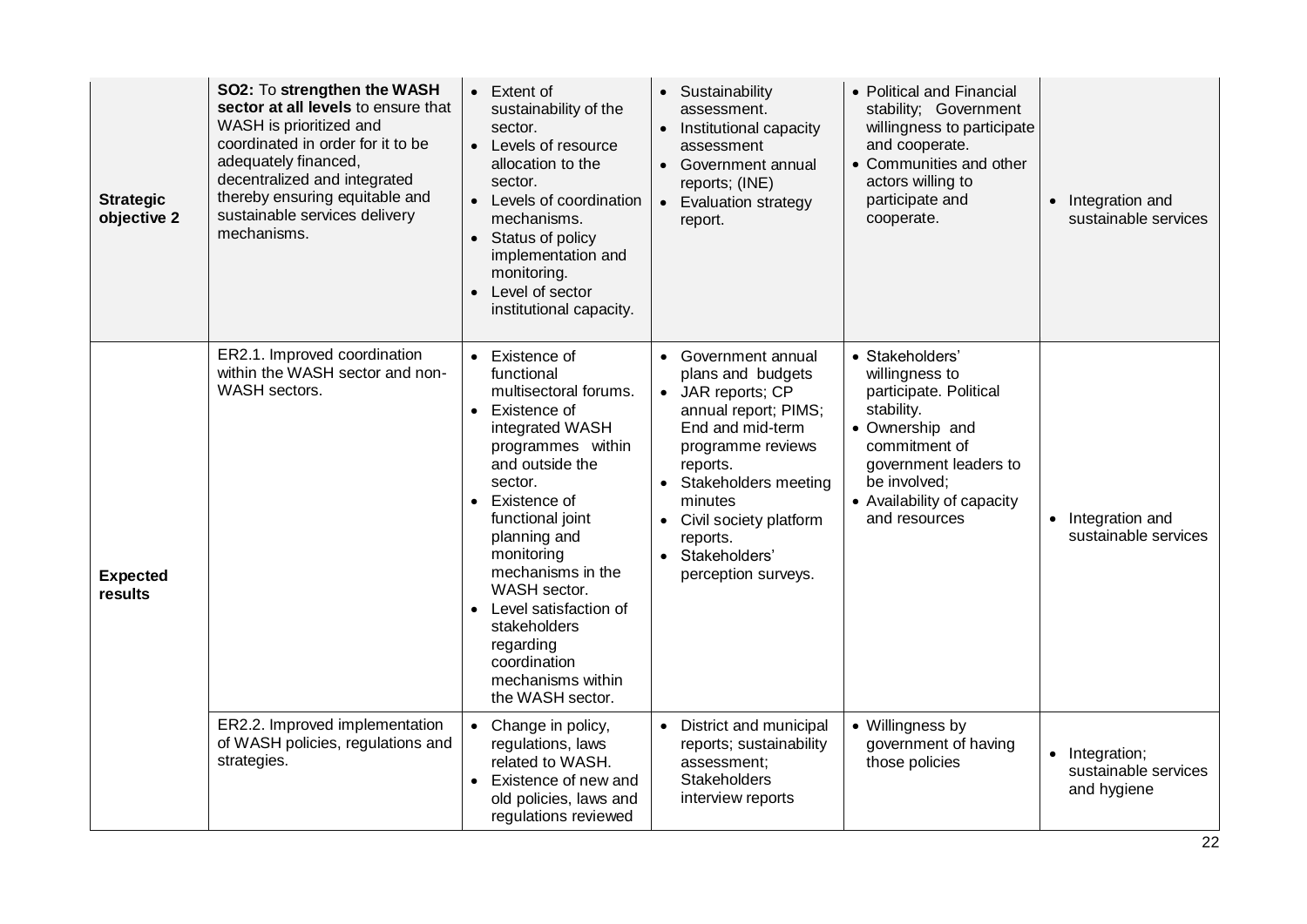|                                                                                       | and implemented.                                                                                                                                                                                                                                                |                                                                                                                                                                                       |                                                                                                                                                                                                                                                                                |                                         |
|---------------------------------------------------------------------------------------|-----------------------------------------------------------------------------------------------------------------------------------------------------------------------------------------------------------------------------------------------------------------|---------------------------------------------------------------------------------------------------------------------------------------------------------------------------------------|--------------------------------------------------------------------------------------------------------------------------------------------------------------------------------------------------------------------------------------------------------------------------------|-----------------------------------------|
| ER2.3. WASH sector prioritised<br>by all sectors at all level including<br>government | Levels of budget<br>allocation by<br>stakeholders<br>including government.<br>Levels of stakeholder<br>$\bullet$<br>participation in<br>coordination<br>structures.<br>Levels of adoption of<br>$\bullet$<br>the harmonized<br>policies by all<br>stakeholders. | District and municipal<br>reports; sustainability<br>assessment; baseline<br>and impact surveys;<br>JAR reports; CP<br>annual report; PIMS;<br>End and mid-term<br>programme reviews; | • Ownership and<br>commitment of<br>government leaders to<br>be involved;<br>• Availability of capacity<br>and resources;<br>• Communities and other<br>actors willing to<br>participate and<br>cooperate.<br>• Government willingness<br>to allow community<br>participation. | Integration and<br>sustainable services |
| ER2.4. WASH service delivery<br>models adoption by all actors.                        | Levels of adoption of<br>$\bullet$<br>service delivery<br>models by actors.                                                                                                                                                                                     |                                                                                                                                                                                       |                                                                                                                                                                                                                                                                                |                                         |

|                                 | <b>Country Programme</b><br>description                                                                                                                                                    | <b>Performance measures</b>                                                                                                                                                                                                                                                                  | Sources and means of<br>verification                                             | <b>Assumptions</b>                                                                                                                                                                                          | <b>Linkages and</b><br>contributions      |
|---------------------------------|--------------------------------------------------------------------------------------------------------------------------------------------------------------------------------------------|----------------------------------------------------------------------------------------------------------------------------------------------------------------------------------------------------------------------------------------------------------------------------------------------|----------------------------------------------------------------------------------|-------------------------------------------------------------------------------------------------------------------------------------------------------------------------------------------------------------|-------------------------------------------|
| <b>Strategic</b><br>objective 3 | <b>SO3.</b> To influence<br>stakeholders in various<br>sectors at all level to<br>recognize and promote<br>behavior change in<br>hygiene and sanitation as<br>key to human<br>development. | Level of knowledge,<br>$\bullet$<br>attitudes and practices of<br>households and<br>institutions on hygiene<br>and sanitation.<br>Policy changes on<br>hygiene and sanitation.<br>Percentage of the<br>targeted population with<br>access to improved<br>hygiene and sanitation<br>services. | • Sector Budget<br>• JAR Reports<br>• GAS Minutes<br>• Platform Forum<br>Minutes | • Conducive Political<br>environment that<br>listen to citizens<br>demanding their rights<br>Government<br>recognized and<br>promote WASH<br>issues:<br>Stakeholders share a<br>common<br>understanding and | AIM number 4<br>Hygiene and<br>Sanitation |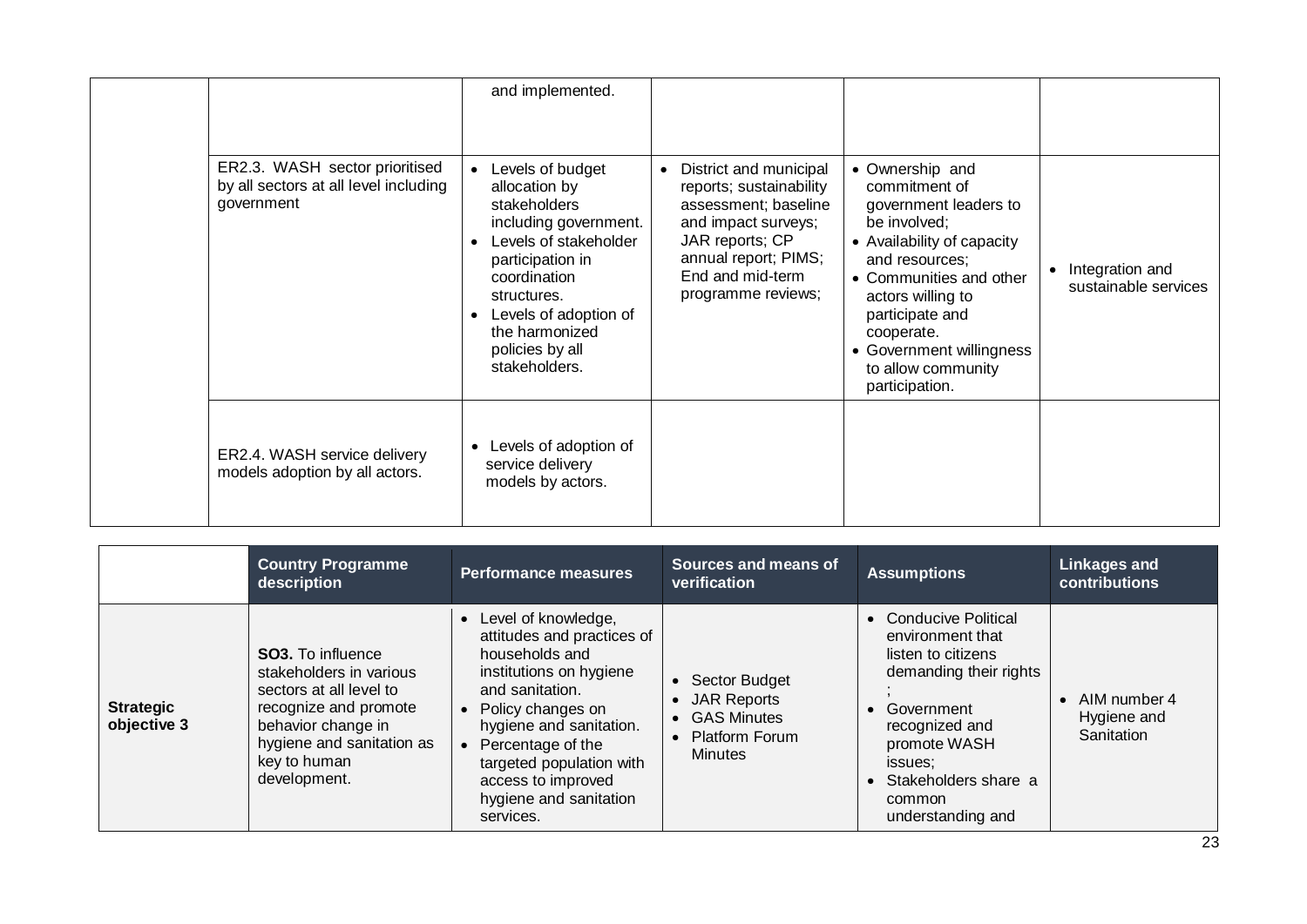|                         |                                                                                                                       |                                                                                                                                                                                                                        |                                                                                                                                                                       | prioritize WASH<br>issues:<br>Communities accept<br>and are willing to<br>adopted WASH<br>principles                                                                |                                                        |
|-------------------------|-----------------------------------------------------------------------------------------------------------------------|------------------------------------------------------------------------------------------------------------------------------------------------------------------------------------------------------------------------|-----------------------------------------------------------------------------------------------------------------------------------------------------------------------|---------------------------------------------------------------------------------------------------------------------------------------------------------------------|--------------------------------------------------------|
|                         | <b>ER3.1.</b> Government have<br>adequate policies and<br>plans and increased<br>budget for sanitation and<br>hygiene | • Level of funding<br>allocated to hygiene and<br>sanitation;<br><b>Existence of Sanitation</b><br>and hygiene policies,<br>plans and strategies<br>implemented.                                                       | • Sector Budget<br>National Policy and<br>plans                                                                                                                       | <b>Cultural and habits</b><br>$\bullet$<br>aspects<br>the technical staff<br>$\bullet$<br>capacity for<br>application of<br>sensitization<br>communal<br>approaches | AIM number 4<br>$\bullet$<br>Hygiene and<br>Sanitation |
| <b>Expected results</b> | <b>ER3.2.</b> Stakeholders use<br>harmonized, innovative<br>hygiene and sanitation<br>approaches and models.          | • At least one model for<br>sanitation per District<br>adopted.<br>• Existence of agreed<br>functional harmonized<br>approaches and models<br>for hygiene and<br>sanitation promotion.                                 | <b>Field Reports</b><br>$\bullet$<br>Documented Platform<br>Reports                                                                                                   | Cultural and habits<br>$\bullet$<br>aspects<br>the technical staff<br>capacity for<br>application of<br>sensitization<br>communal<br>approaches                     | AIM number 4<br>$\bullet$<br>Hygiene and<br>Sanitation |
|                         | ER3.3. Improved hygiene<br>and sanitation practices<br>are sustained by<br>households and<br>institutions.            | % of targeted<br>$\bullet$<br>population attaining<br>Open Defecation Free<br>(ODF) status.<br>% of households and<br>$\bullet$<br>institutions adopting<br>improved hygiene and<br>sanitation practices.<br>$\bullet$ | Field reports<br>$\bullet$<br><b>M&amp;E Reports</b><br>$\bullet$<br>Health reports<br>٠<br><b>Health Centres reports</b><br>$\bullet$<br>of hydric disease<br>cases. | <b>Cultural and habits</b><br>aspects<br>the technical staff<br>$\bullet$<br>capacity for<br>application of<br>sensitization<br>communal<br>approaches              | • AIM number 4<br>Hygiene and<br>Sanitation            |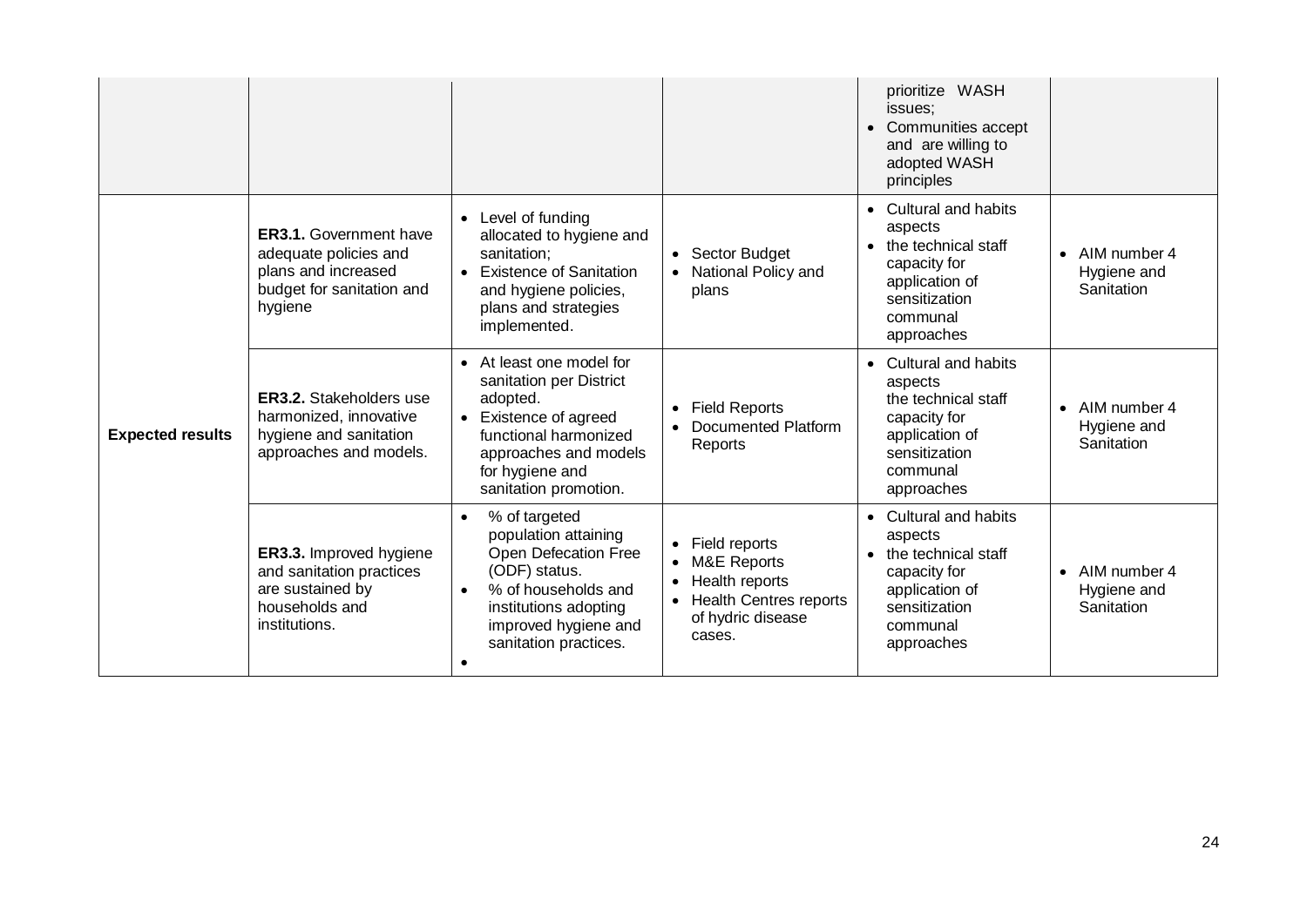# **Appendix III. Risk Management Plan**

<span id="page-24-0"></span>

| <b>Risks</b>                                        | <b>Risk Description</b>                                                                                                                                                                                                                                                                | <b>Impact</b> | Likelihood | <b>Risk Mitigation Measures</b>                                                                                                                                                                                                                                    |
|-----------------------------------------------------|----------------------------------------------------------------------------------------------------------------------------------------------------------------------------------------------------------------------------------------------------------------------------------------|---------------|------------|--------------------------------------------------------------------------------------------------------------------------------------------------------------------------------------------------------------------------------------------------------------------|
|                                                     | <b>.REPUTATIONAL AND OPERATIONAL RISKS</b>                                                                                                                                                                                                                                             |               |            |                                                                                                                                                                                                                                                                    |
| 1.1. Partnerships                                   | • Inadequate capacities of Partners to<br>implement programmes.                                                                                                                                                                                                                        | H             | M          | MoUs and Partnership agreements. Partnership<br>implementation and monitoring system in place.                                                                                                                                                                     |
| 1.2. Economic<br>risks                              | • Fluctuation of the local currency against<br>major currencies lead to inflation and<br>continued devaluation of the local<br>currency can lead to high prices which<br>may affect WAMoz programmes in<br>meeting their commitments. Also this<br>affect the cost of living of staff. | H             | M          | Factoring expected future inflation rates in their budgeting<br>process, using reputable country economic forecasting tools<br>and online sources to minimise the effect of this risk. Engage<br>UK on staff salaries reviews.<br>CP Funding strategy development. |
| 1.3 Funding                                         | • Inadequate funds to implement WAMoz<br>programmes, due to lack of Donor<br>interests                                                                                                                                                                                                 | H             | M          | Factoring expected future inflation rates in their budgeting<br>process, using reputable country economic forecasting tools<br>and online sources to minimise the effect of this risk. Engage<br>UK on staff salaries reviews.<br>CP Funding strategy development. |
| 2. POLITICAL                                        |                                                                                                                                                                                                                                                                                        |               |            |                                                                                                                                                                                                                                                                    |
| 2.1. Political and<br>civil unrest                  | • Political instability and civil war can lead<br>to suspension of WAMoz work<br>especially in the Central and Northern<br>provinces.                                                                                                                                                  | H             | M          | Plans which factor in possible disruptions. Jointly working<br>with other civil societies in assessing current and future<br>situations and make proper decisions. Updating WAMoz<br>security policies and plan.                                                   |
| 2.2. Political<br><b>Party interests</b>            | • There is risk of WAMoz work being<br>politicised which may lead to exclusion<br>of those targeted communities with<br>different political opinions.                                                                                                                                  | M             | M          | WaterAid will remain non-partisan and will work with all<br>stakeholders and communities of different political affiliations<br>and will communicate this message clearly to all parties<br>involved.                                                              |
| 2.3 Changes in<br>policies and<br>legislation       | • The government consistently change of<br>legislations and laws that affect Water<br>Aid work                                                                                                                                                                                         | H             | M          | Regular maintenance and renewal of good working relations<br>with all Government departments and ministries related to<br>WaterAid work.                                                                                                                           |
| 2.4. Lack of<br>space for Civil<br>society and also | • Lack of space for Civil society and also<br>WaterAid being viewed as pursuing a<br>political agenda                                                                                                                                                                                  | H             | M          | WaterAid will work through Partner ships with local Civil<br>society organisations with mandate to engage and confront<br>the government. The CP will only support in technical,                                                                                   |